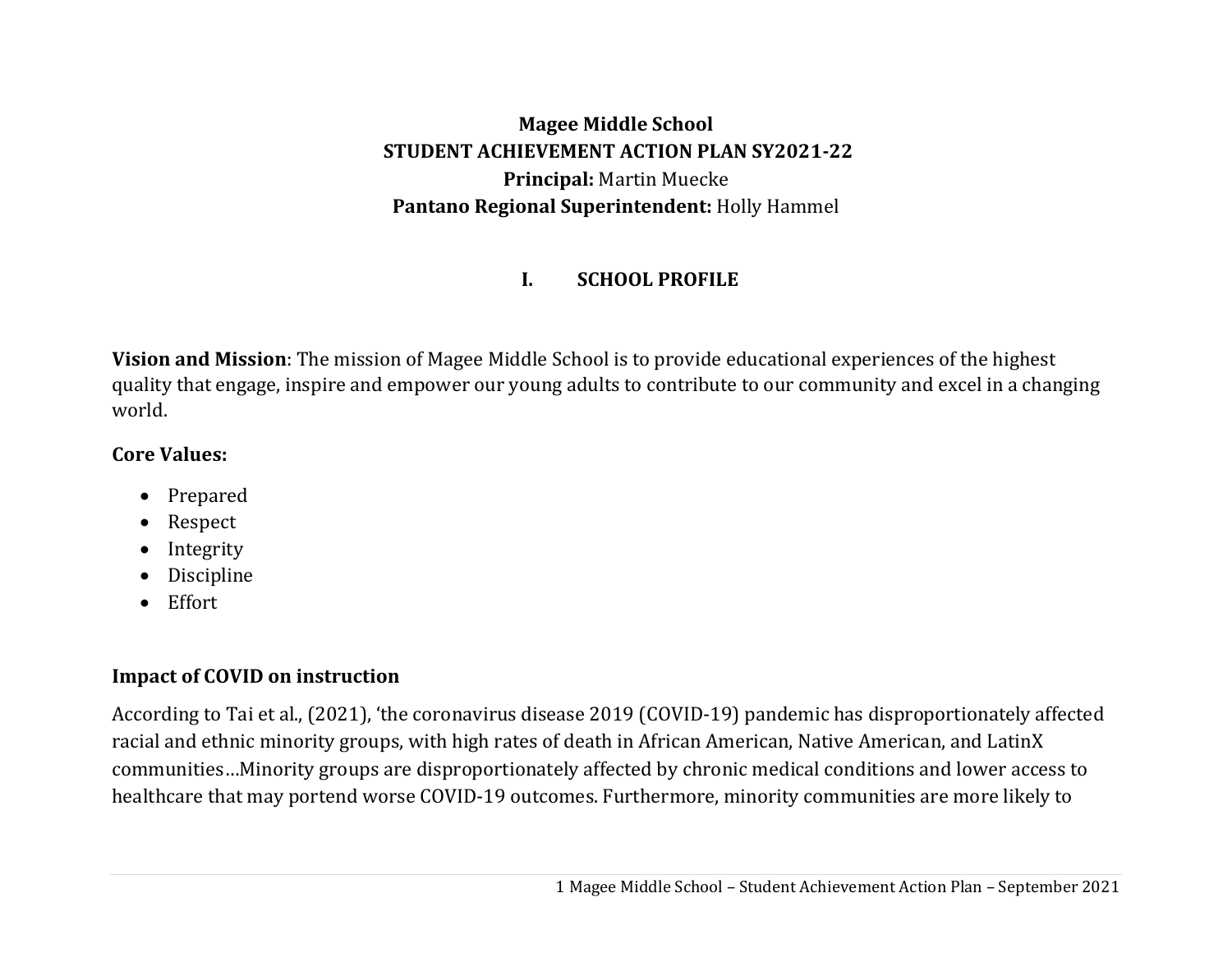experience living and working conditions that predispose them to worse outcomes. Underpinning these disparities are long-standing structural and societal factors that the COVID-19 pandemic has exposed.'

From March 2020 to March 2021, TUSD provided instruction remotely during the height of the COVID-19 outbreak. Although almost all students experienced learning loss, families in economic hardship with fewer available resources such as childcare and/or adult supervision, a quiet place to study at home, connectivity issues, shared devices, etc. were even more negatively affected academically by remote instruction.

| Impact of COVID-19 and Learning Loss: TUSD Students in Grades 3 - 8 Percent Proficient on |                                                                                 |            |                                       |  |     |      |        |
|-------------------------------------------------------------------------------------------|---------------------------------------------------------------------------------|------------|---------------------------------------|--|-----|------|--------|
|                                                                                           |                                                                                 |            | State Testing Broken by USP Ethnicity |  |     |      |        |
|                                                                                           |                                                                                 | <b>ELA</b> |                                       |  |     | Math |        |
|                                                                                           | 2018-19<br>2018-19<br>2020-21<br>2020-21<br><b>Math Loss</b><br><b>ELA Loss</b> |            |                                       |  |     |      |        |
| African Am.                                                                               | 28%                                                                             | 17%        | $-11%$                                |  | 24% | 9%   | $-15%$ |
| <b>30%</b><br><b>20%</b><br>$-10%$<br>27%<br>Hispanic<br>10%<br>$-17%$                    |                                                                                 |            |                                       |  |     |      |        |
| White                                                                                     | 39%<br>48%<br>27%<br>$-9%$<br>46%<br>$-19%$                                     |            |                                       |  |     |      |        |

# **Estimated Time to Reach aC Letter Grade**

The current ADE school grade is a F. The state has initiated a new state test and has also adjusted the state accountability model. The impact of these changes is unknown and consequently, the estimated time to improve the state letter grade determination may need some flexibility. The academic goals for subgroups and for the entire school are both realistic and rigorous. With these state considerations in mind, the estimated time for Magee to increase its letter grade from a F to a C could be one year or two years to move from a F to a D and an additional year to move from a D to a C depending on changes to the test and the letter grade model.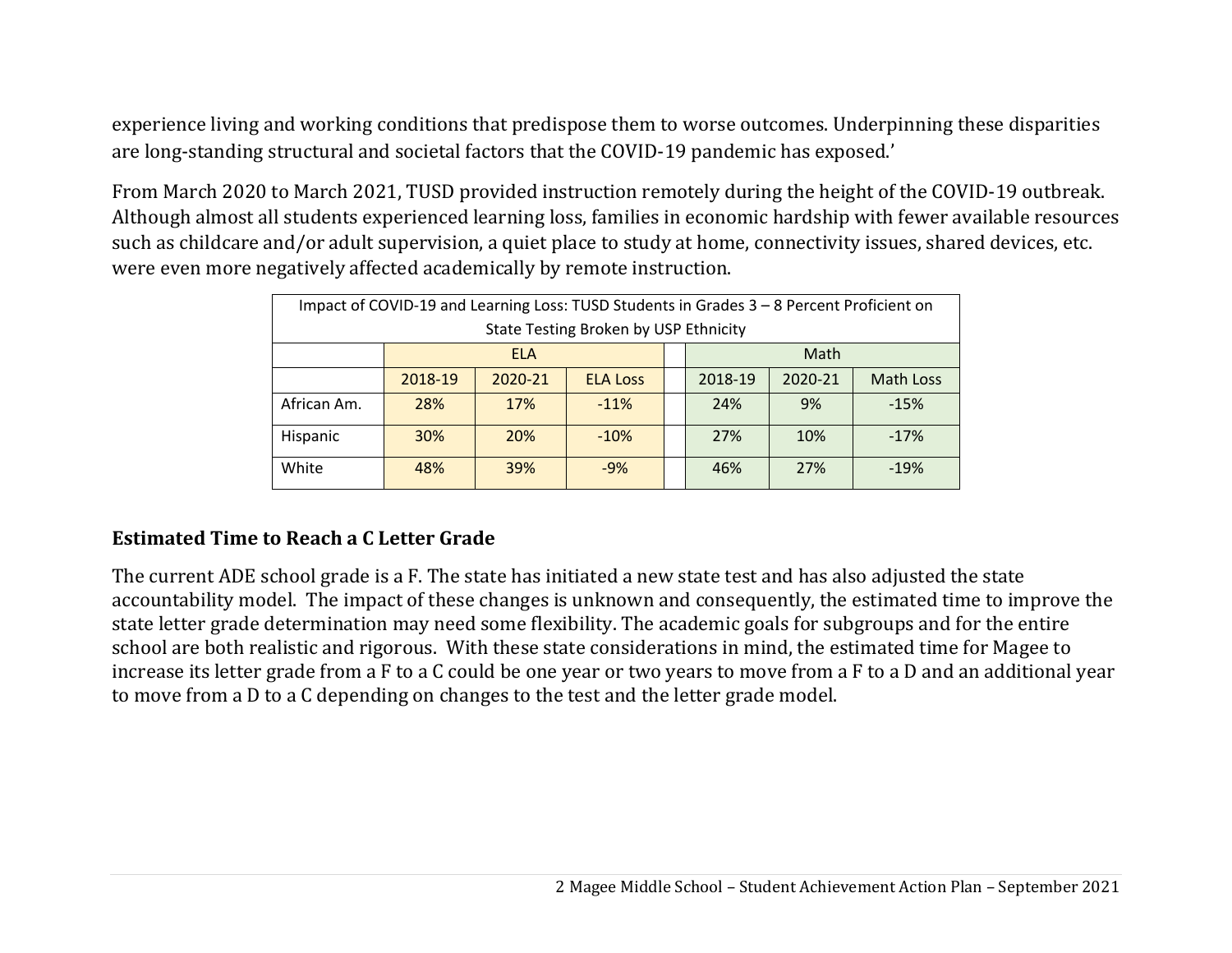#### **Student Profile:**

| <b>White</b>    | African            | <b>Hispanic</b> | <b>Native</b> | <b>Asian</b> | <b>Multi-Racial</b> | <b>Total Number</b> |
|-----------------|--------------------|-----------------|---------------|--------------|---------------------|---------------------|
|                 | American           |                 | American      | American     |                     | of Students         |
| 153             | 36                 | 199             | ⇁             |              | 33                  | 435                 |
| English         | <b>Exceptional</b> |                 |               |              |                     |                     |
| Language        | <b>Education</b>   |                 |               |              |                     |                     |
| <b>Learners</b> | <b>Students</b>    |                 |               |              |                     |                     |
| 15              | 93                 |                 |               |              |                     |                     |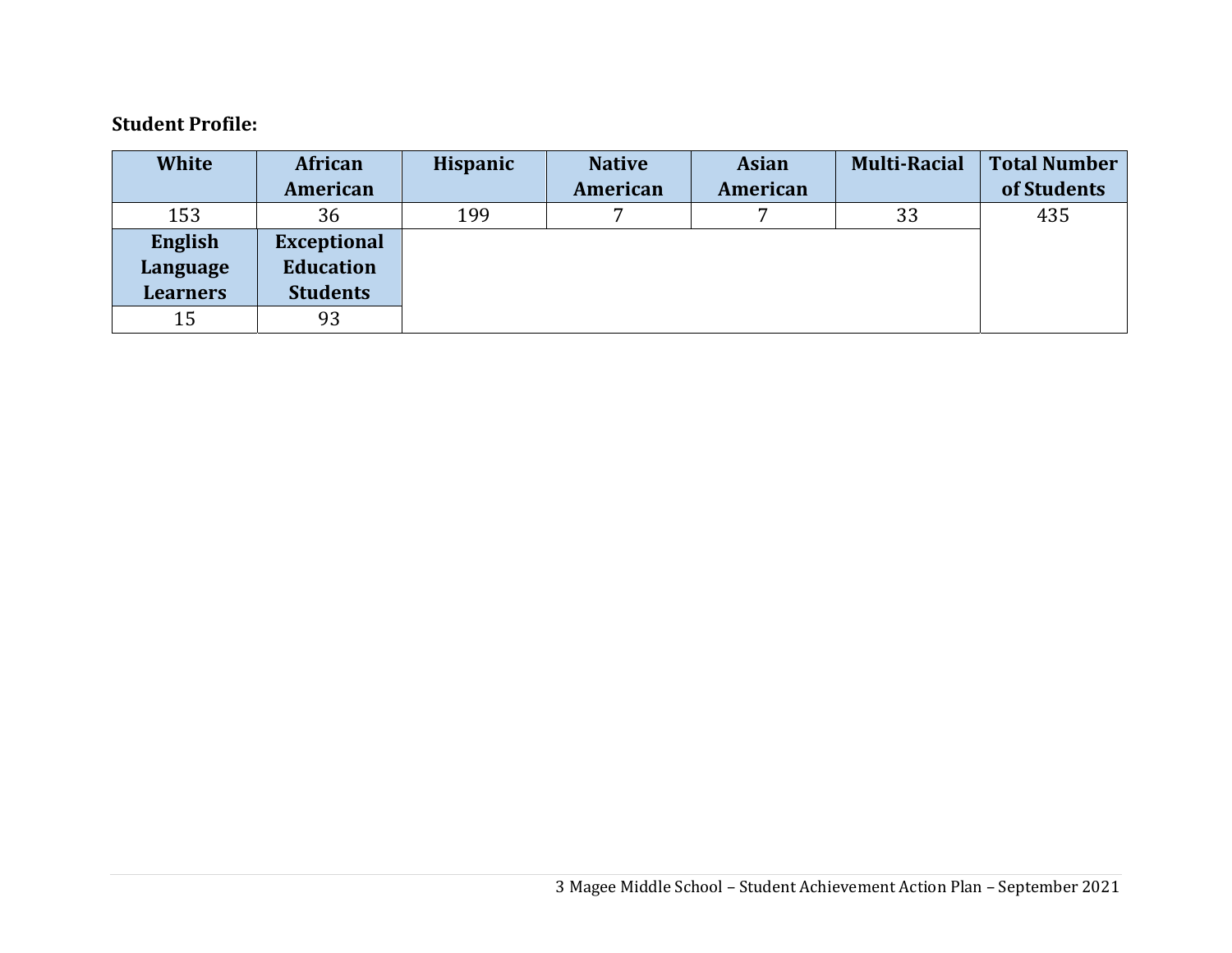## **Limitations of 2020‐21 AzM2 data as a comparison to other years**

 $\Gamma$ 

When reviewing the findings from state testing during remote instruction and COVID-19, please note that participation rates among students taking the state assessment were so low, especially in high school, that caution is needed when drawing conclusions about student performance at the district level and statewide. It is recommended against making a simple comparison to prior years' performance data because of the instructional challenges caused by COVID-19, low student educational engagement/participation rates, and family trauma. Both at the district and the state level, learning loss is evident, especially among our youngest grades. TUSD had only a 57% participation rate for state testing and so the data may or may not be representative of the district as a whole.

| AzMERIT Difference in ELA Percent Passing Comparison of TUSD and the State<br>by Grade and Subject |                   |                    |                   |                    |  |                 |              |
|----------------------------------------------------------------------------------------------------|-------------------|--------------------|-------------------|--------------------|--|-----------------|--------------|
|                                                                                                    |                   | <b>ELA 2019</b>    |                   | <b>ELA 2021</b>    |  | <b>ELA Loss</b> |              |
| Grade                                                                                              | TUSD %<br>Passing | State %<br>Passing | TUSD %<br>Passing | State %<br>Passing |  | <b>TUSD</b>     | <b>State</b> |
| 3                                                                                                  | 38%               | 46%                | 21%               | 35%                |  | $-17%$          | $-11%$       |
| 4                                                                                                  | 40%               | 51%                | 29%               | 44%                |  | $-11%$          | $-7%$        |
| 5                                                                                                  | 43%               | 52%                | 32%               | 45%                |  | $-11%$          | $-7%$        |
| 6                                                                                                  | 27%               | 42%                | 19%               | 35%                |  | $-8%$           | $-7%$        |
| $\overline{7}$                                                                                     | 26%               | 41%                | 19%               | 38%                |  | $-7%$           | $-3%$        |
| 8                                                                                                  | 24%               | 38%                | 17%               | 35%                |  | $-7%$           | $-3%$        |
| 9                                                                                                  |                   |                    |                   |                    |  |                 |              |
| 10                                                                                                 |                   |                    | 19%               | 32%                |  |                 |              |
| 11                                                                                                 |                   |                    |                   |                    |  |                 |              |

|                                                   |  | AzMERIT Difference in MATH Percent Passing Comparison of TUSD and the<br>State by Grade and Subject |  |  |  |  |
|---------------------------------------------------|--|-----------------------------------------------------------------------------------------------------|--|--|--|--|
| Math Loss<br><b>MATH 2021</b><br><b>MATH 2019</b> |  |                                                                                                     |  |  |  |  |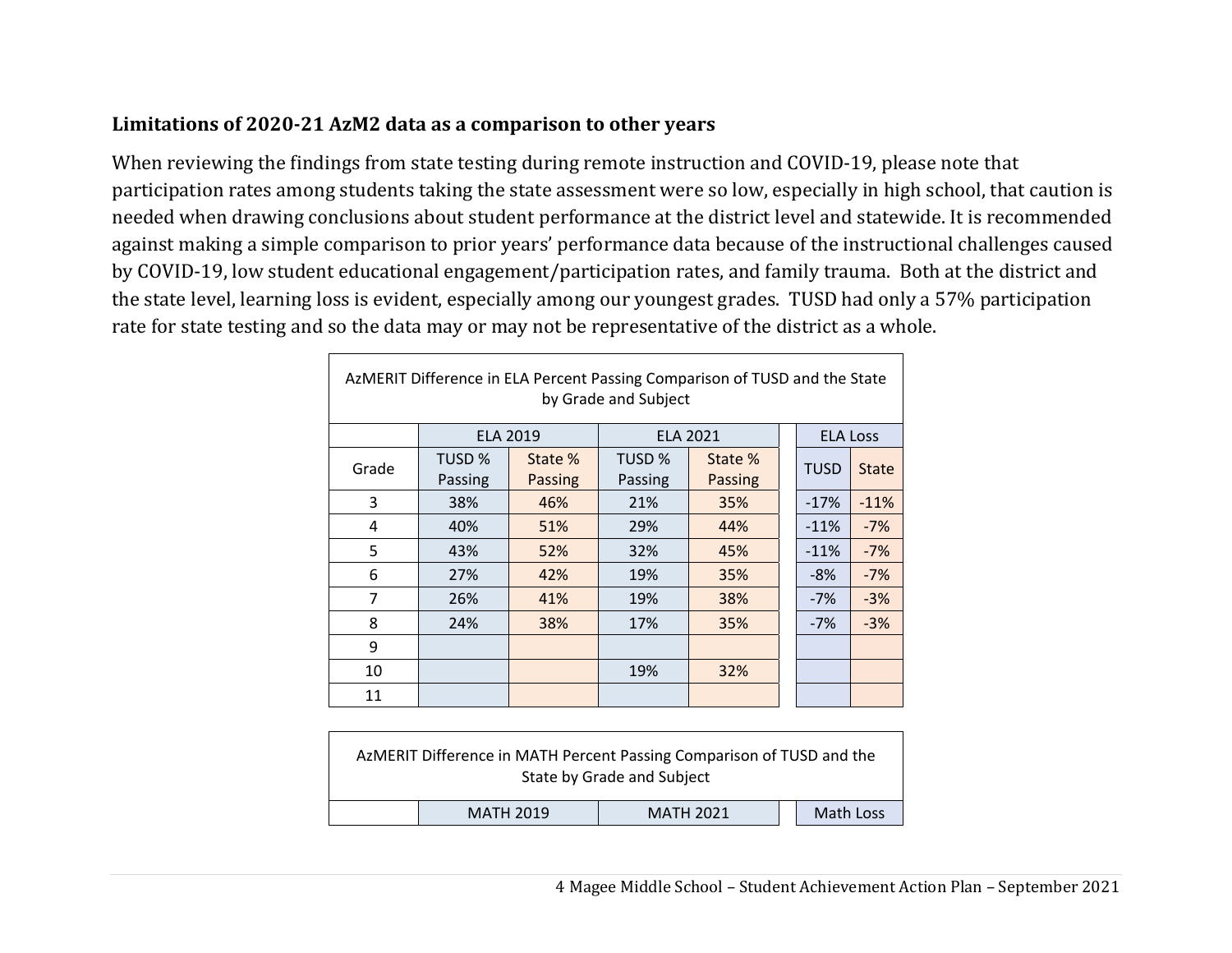| Grade  | TUSD <sub>%</sub><br>Passing | State %<br><b>Passing</b> | TUSD %<br>Passing | State %<br><b>Passing</b> | <b>TUSD</b> | <b>State</b> |
|--------|------------------------------|---------------------------|-------------------|---------------------------|-------------|--------------|
| 3      | 42%                          | 51%                       | 18%               | 36%                       | $-24%$      | $-15%$       |
| 4      | 36%                          | 48%                       | 16%               | 34%                       | $-20%$      | $-14%$       |
| 5      | 36%                          | 46%                       | 16%               | 31%                       | $-20%$      | $-15%$       |
| 6      | 23%                          | 41%                       | 8%                | 29%                       | $-15%$      | $-12%$       |
| 7      | 22%                          | 38%                       | 12%               | 30%                       | $-10%$      | $-8%$        |
| 8      | 18%                          | 32%                       | 9%                | 26%                       | $-9%$       | $-6%$        |
| Alg I  |                              |                           |                   |                           |             |              |
| Geom   |                              |                           | 13%               | 26%                       |             |              |
| Alg II |                              |                           |                   |                           |             |              |

#### **3 Years of AzMERIT Percent Proficiency by Grade**

| 3 Years of AzMERIT Math Percent Proficiency by Grade |                       |                         |                        |                       |                                       |                        |                                    |                                                    |                                         |
|------------------------------------------------------|-----------------------|-------------------------|------------------------|-----------------------|---------------------------------------|------------------------|------------------------------------|----------------------------------------------------|-----------------------------------------|
|                                                      | $\omega$<br>Ġ<br>2017 | $\sim$<br>ত<br>∼<br>201 | $\infty$<br>Ġ.<br>2017 | $\omega$<br>Ġ<br>2018 | $\overline{\phantom{0}}$<br>O<br>2018 | $\infty$<br>ຮັ<br>2018 | $\omega$<br>$\overline{G}$<br>2019 | $\overline{\phantom{0}}$<br>$\overline{G}$<br>2019 | $\infty$<br>$\overleftarrow{G}$<br>2019 |
| State Avg                                            | 41%                   | 34%                     | 29%                    | 43%                   | 36%                                   | 31%                    | 41%                                | 38%                                                | 32%                                     |
| <b>District Avg</b>                                  | 21%                   | 20%                     | 13%                    | 24%                   | 20%                                   | 21%                    | 23%                                | 22%                                                | 18%                                     |
| Magee                                                | 15%                   | 24%                     | 10%                    | 23%                   | 23%                                   | 22%                    | 23%                                | 23%                                                | 13%                                     |

**3 Years of AzMERIT ELA Percent Proficiency by Grade**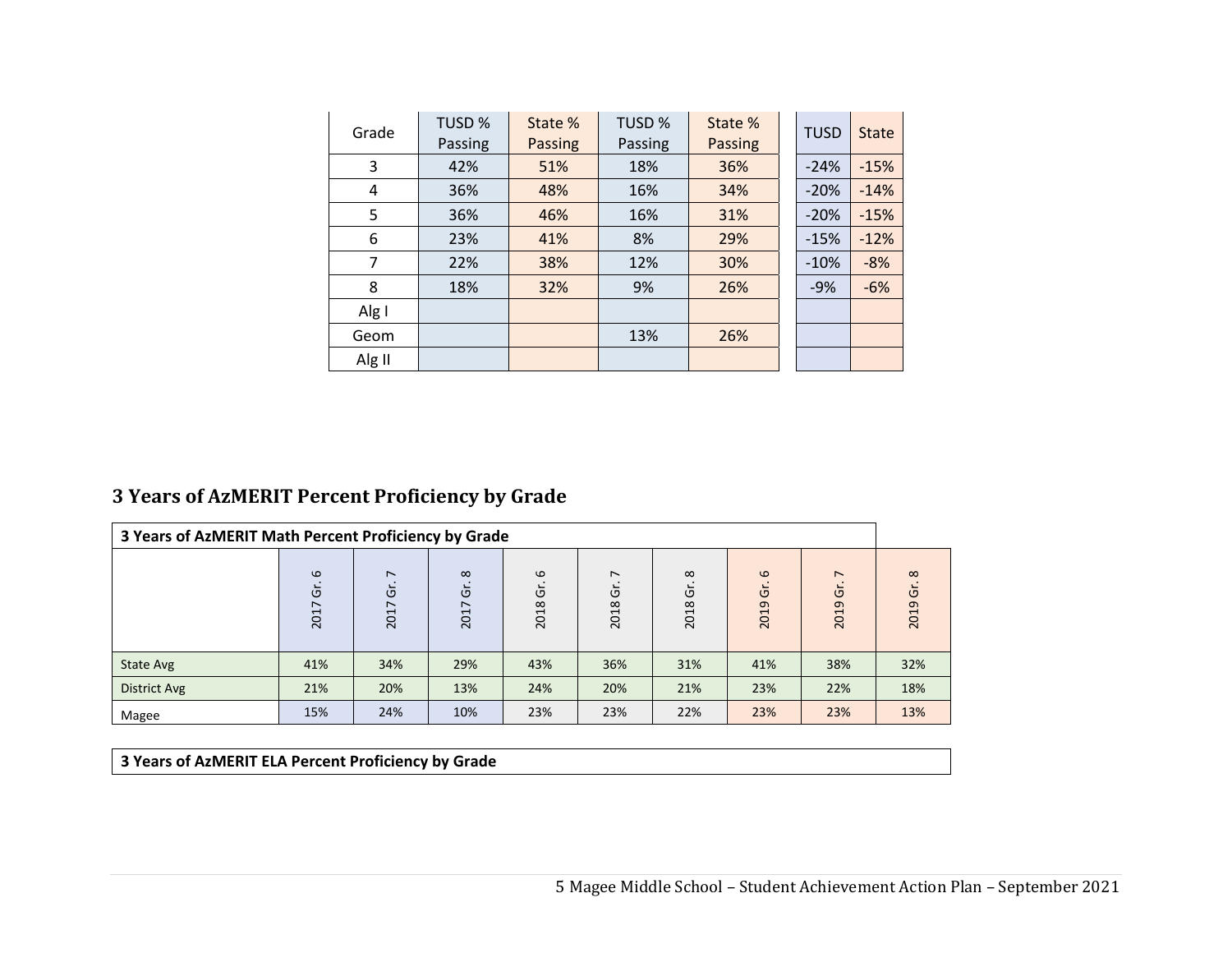|                     | $\omega$<br>Ğ<br>2017 | $\overline{ }$<br>O<br>∼<br>⊣<br>20 | $\infty$<br>O<br>∼<br>201 | $\omega$<br>O<br>2018 | $\overline{\phantom{0}}$<br>O<br>$\infty$<br>201 | $\infty$<br>O<br>2018 | $\omega$<br>O<br>2019 | $\overline{\phantom{0}}$<br>U<br>$\sigma$<br>201 | $\infty$<br>U<br>2019 |
|---------------------|-----------------------|-------------------------------------|---------------------------|-----------------------|--------------------------------------------------|-----------------------|-----------------------|--------------------------------------------------|-----------------------|
| State Avg           | 41%                   | 44%                                 | 34%                       | 39%                   | 45%                                              | 39%                   | 42%                   | 41%                                              | 38%                   |
| <b>District Avg</b> | 26%                   | 30%                                 | 21%                       | 23%                   | 31%                                              | 24%                   | 27%                   | 26%                                              | 24%                   |
| Magee               | 22%                   | 36%                                 | 20%                       | 21%                   | 29%                                              | 25%                   | 33%                   | 31%                                              | 25%                   |

| 2018-19 AzMERIT Percent Proficiency Broken<br><b>Out by USP Ethnicity</b> |     |     |  |  |  |  |
|---------------------------------------------------------------------------|-----|-----|--|--|--|--|
| Math<br><b>USP Ethnicity</b><br><b>ELA</b>                                |     |     |  |  |  |  |
| White                                                                     | 27% | 35% |  |  |  |  |
| African Am.                                                               | 12% | 20% |  |  |  |  |
| Hispanic                                                                  | 16% | 28% |  |  |  |  |
| Native Am.                                                                | 0%  | 0%  |  |  |  |  |
| Asian-Pl                                                                  | 33% | 33% |  |  |  |  |
| Multi-Racial<br>29%<br>14%                                                |     |     |  |  |  |  |
| All                                                                       | 20% | 29% |  |  |  |  |

## **A. GAPS IN STUDENT OUTCOMES**

Based on data analysis, Magee MS has identified the following gaps in areas of student outcomes. For each, Magee MS provides a description of the gaps, including the desired state, the current reality, and an explanation of the identified gaps.

#### **Achievement Gap is heavily influenced by SES**

The persistence of the achievement gap between White students compared to African American and Latino students has been an ongoing and perplexing issue in school improvement. Studies such as Reardon & Portilla (2016) and von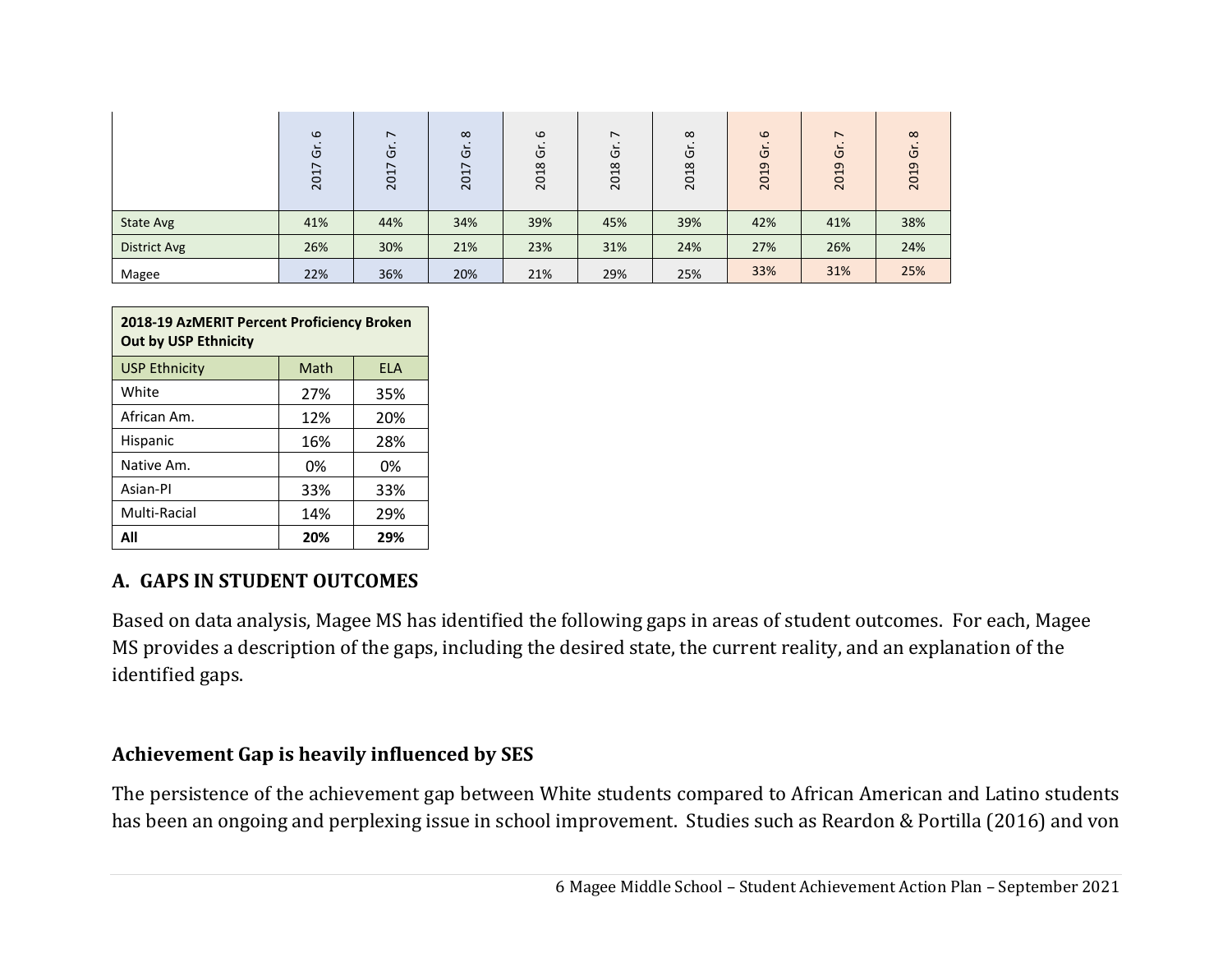Hippel et al., (2018) have demonstrated that academic achievement gaps are established at kindergarten entry, are heavily influenced by SES, and remain stable across schooling.

Since the 1970's, schools have shown little or no progress in closing the academic gap in test score performance. (Stiefel et al., 2006) The continuing focus on this issue undermines our faith in public education to provide all students with an equitable and quality education. Confounding this issue is the assumption that academic advancement is based primarily on individual ability or achievement. This assumption appears to confirm implicitly that the capability and motivation of students of color, especially African American students, is somehow lacking. To the extent that people assume that the achievement gap is evidence of the limited academic capabilities and outcomes among students of color feeds implicit (and explicit) racism that permeates American society and schooling today. (Hawley &Freitas 2020, unpublished paper.) Many studies over the last two decades have argued that poverty continues to be the primary catalyst for the achievement gap and confirm Sean Reardon's recent statement (2019) that the racial "achievement gap" in standardized-test scores shouldn't be considered a racial gap at all…Instead, it's more accurate to call it a "poverty gap."'

## **1. 6th Grade ELA/Math**

*Data Source:* School City Benchmarks

## **Current Reality:**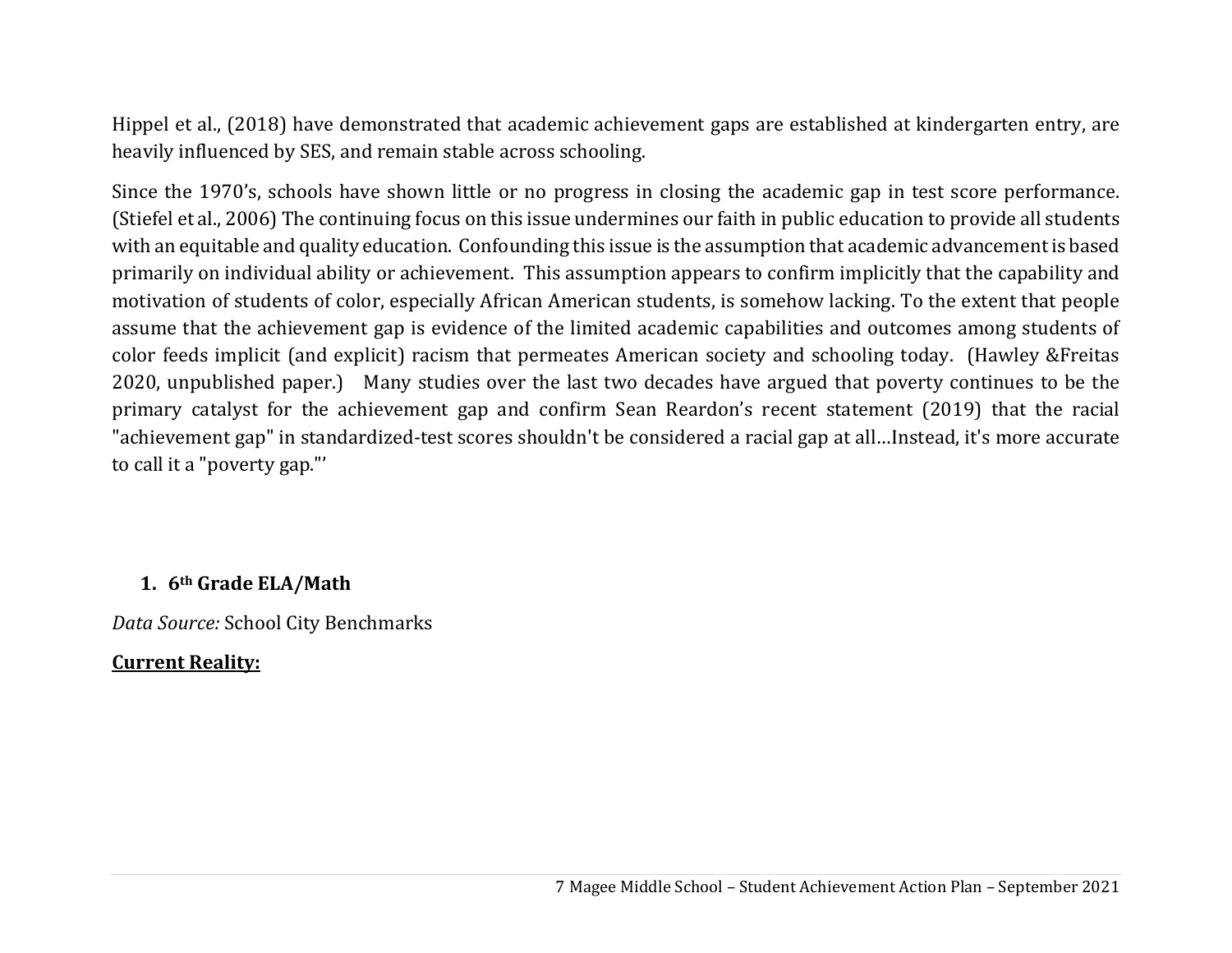

## 2018-2019 AZ Merit Data

- $\bullet$ 6th Grade Math achievement is at 23% in comparison to the State average of 41%
- $\bullet$ 6th Grade ELA achievement is at 33 % in comparison to the State average of 42%

## **Desired State:**

- $\bullet$  Move 5 percent of our students from minimally proficient to partially proficient and from partially proficient to proficient.
- $\bullet$ Magee wants to eliminate gaps between racial and ethnic groups within the next ten years.

**Gap: Data** shows that student academic achievement has been on a downward trend in 6th Grade ELA and inconsistent in 6th grade Math. Tier 1 instruction and Tier 2 interventions, with professional developments based on walkthrough data, will be our focus.

 $\bullet$ The Gap between African American and White Students in ELA is 15% and in Math it is 15%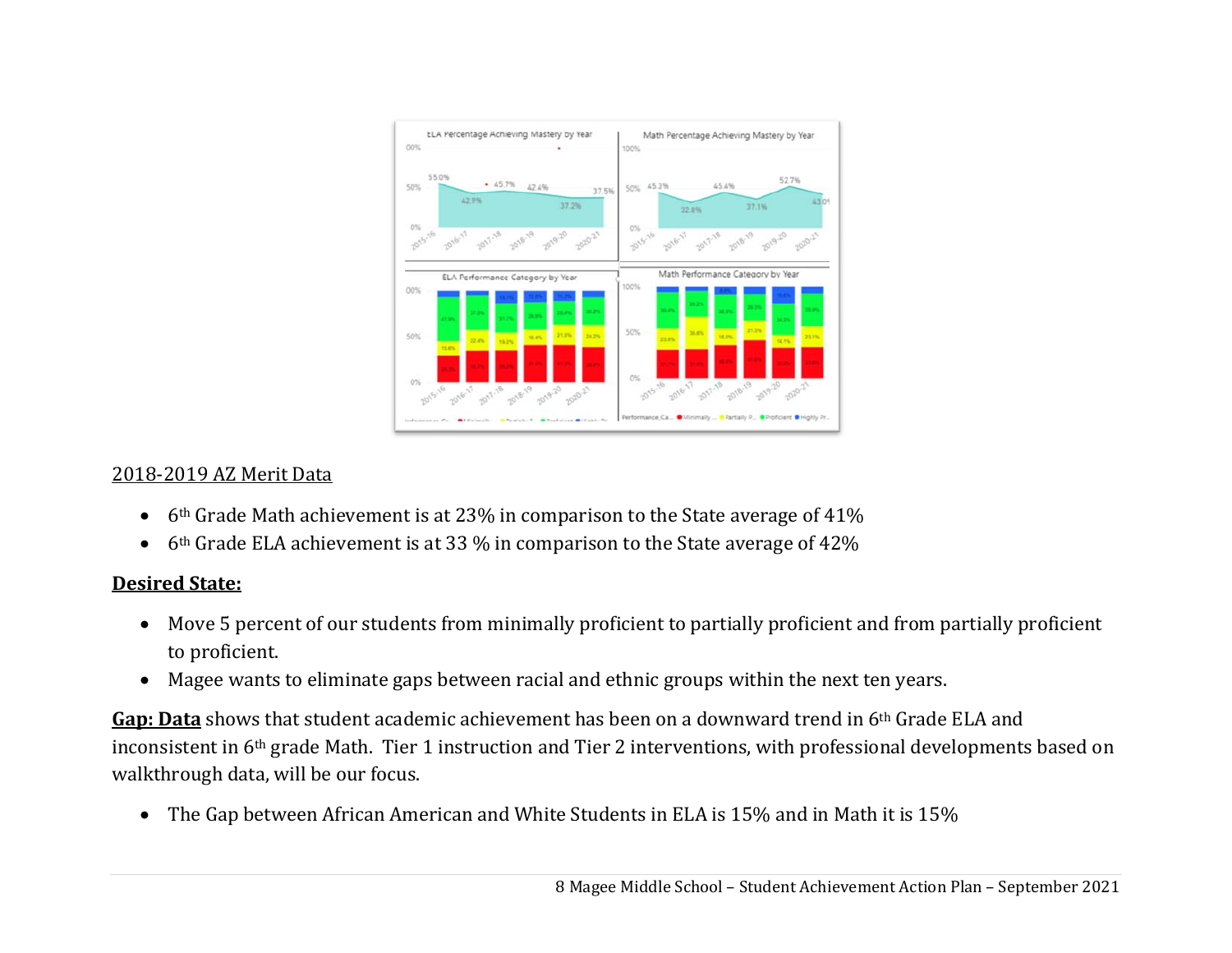$\bullet$  The gap between Hispanic and White students in ELA is 7% and in Math it is 11%

# **2. 7th Grade ELA/Math**

*Data Source:* School City Benchmarks

# **Current Reality:**



# AZ Merit Data 2018-2019

- $\bullet$  7<sup>th</sup> Grade Math achievement is at 23% in comparison to the State average of 38%
- $\bullet$ 7th Grade ELA achievement is at 31% in comparison to the State average of 41%

**Desired State:** Move 5 percent of our bubble students from minimally proficient to partially proficient and from partially proficient to proficient.

 $\bullet$ Magee wants to eliminate gaps between racial and ethnic groups within the next five years.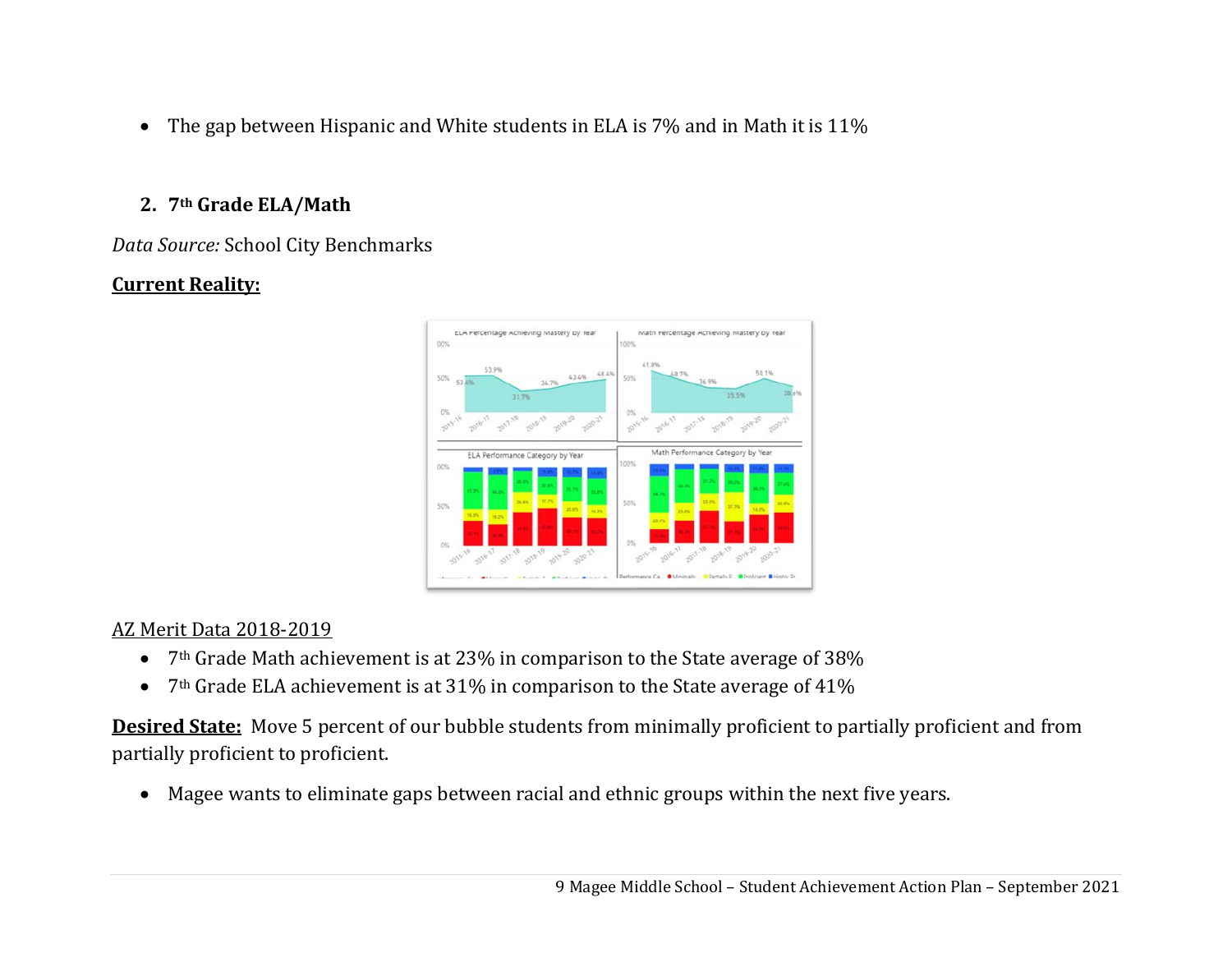**Gap:** Gap/Analysis: Data shows that student academic achievement has been on an upward swing in both 7th grade ELA and 7th grade Math. Tier 1 instruction and Tier 2 interventions, with professional developments based on walkthrough data, will be our focus.

- $\bullet$ The Gap between African American and White Students in ELA is 15% and in Math it is 15%
- $\bullet$ The gap between Hispanic and White students in ELA is 7% and in Math it is 11%

## **3. 8th Grade ELA/Math**

*Data Source:* School City Benchmarks

## **Current Reality:**



## AZ Merit Data 2018-2019

8 th Grade Math achievement is at 13% in comparison to the State average of 32%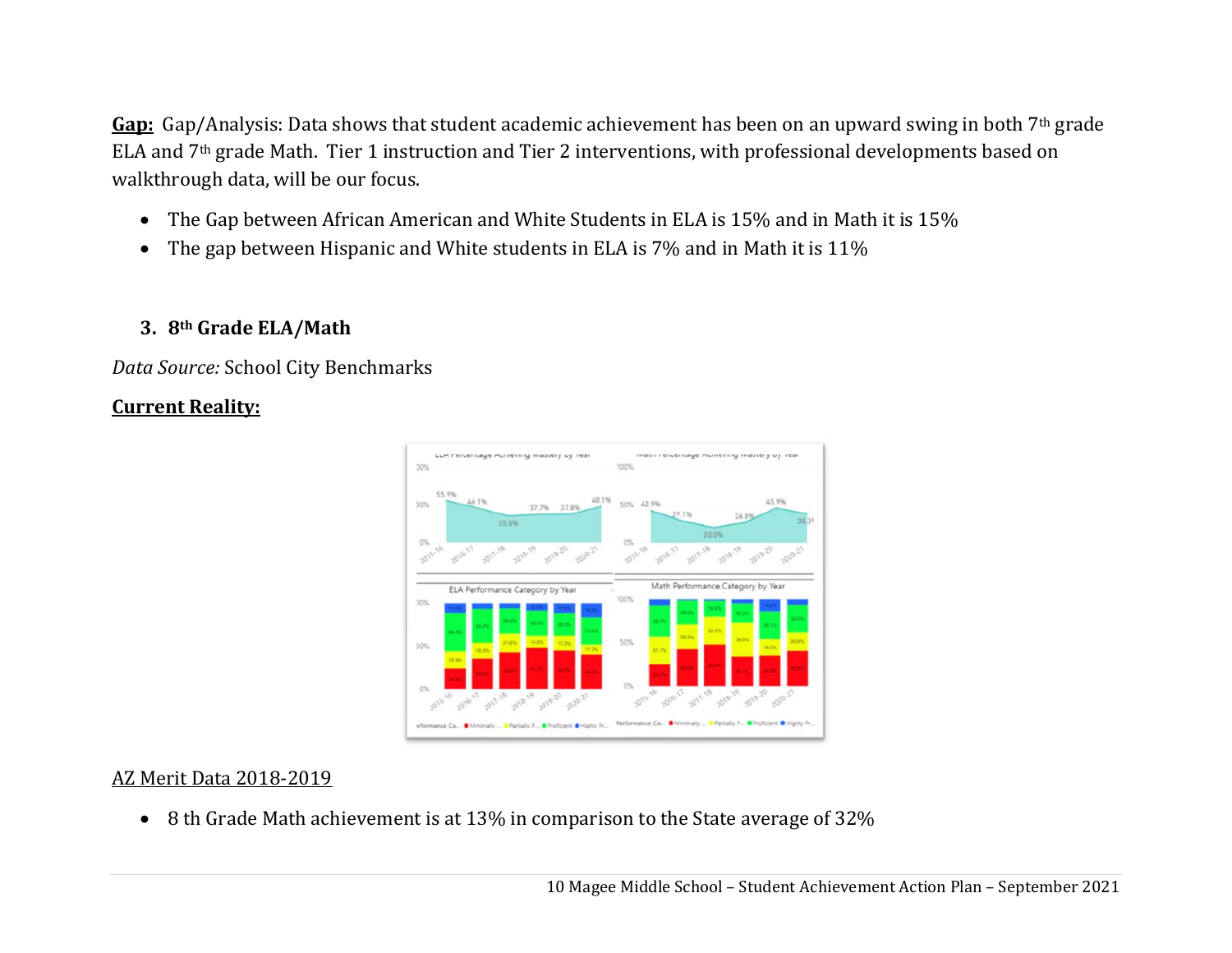$\bullet$  8<sup>th</sup> Grade ELA achievement is at 25% in comparison to the State average of 38%

**Desired State (Goal):** Move 5 percent of our bubble students from minimally proficient to partially proficient and from partially proficient to proficient.

Magee wants to eliminate gaps between racial and ethnic groups within the next three years.

**Gap:** Data shows that student academic achievement has been stagnant in both 8th grade ELA and Math, but with a significant gain the past year in Math. Tier 1 instruction and Tier 2 interventions, with professional developments based on walkthrough data, will be our focus.

- $\bullet$  The Gap between African American and White Students in ELA is 15% and in Math it is 15%
- $\bullet$  The gap between Hispanic and White students in ELA is 7% and in Math it is 11%

## **4. ELL STUDENTS**

*Data Source: School City Benchmarks*

## **Current Reality:**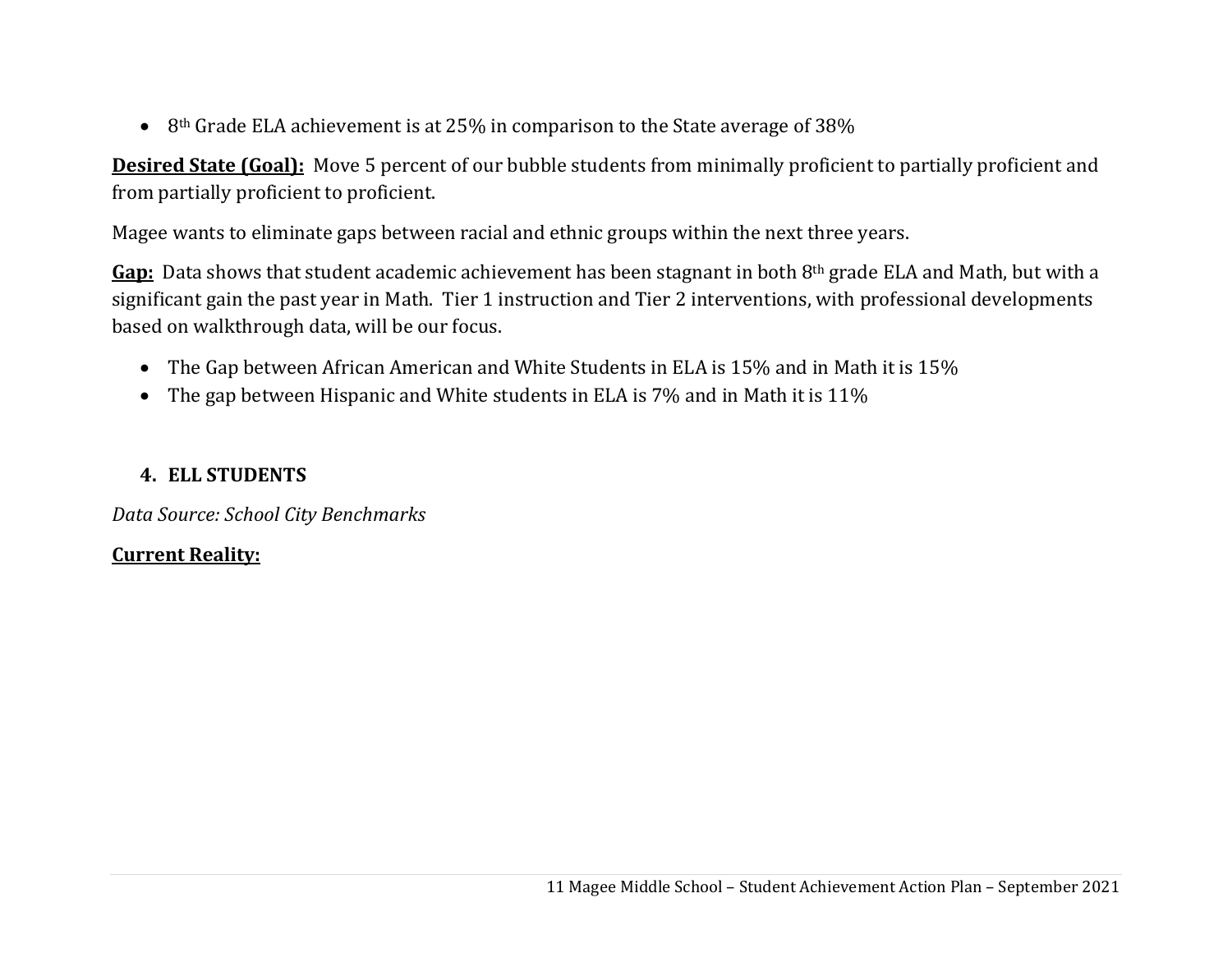

**Desired State:** Move 5 percent of our bubble students from minimally proficient to partially proficient and from partially proficient to proficient.

**Gap: For** ELL, the focus has been placed on the language standards and preparing students to pass the AZELLA test. Students don't have adequate exposure and practice with the ELA standards and assessments. For Math, the focus needs to be on Tier 2 intervention in targeted math standards to make up for the language gap.

# **5. ExEd Students**

Data Source: School City Benchmarks

# **Current Reality:**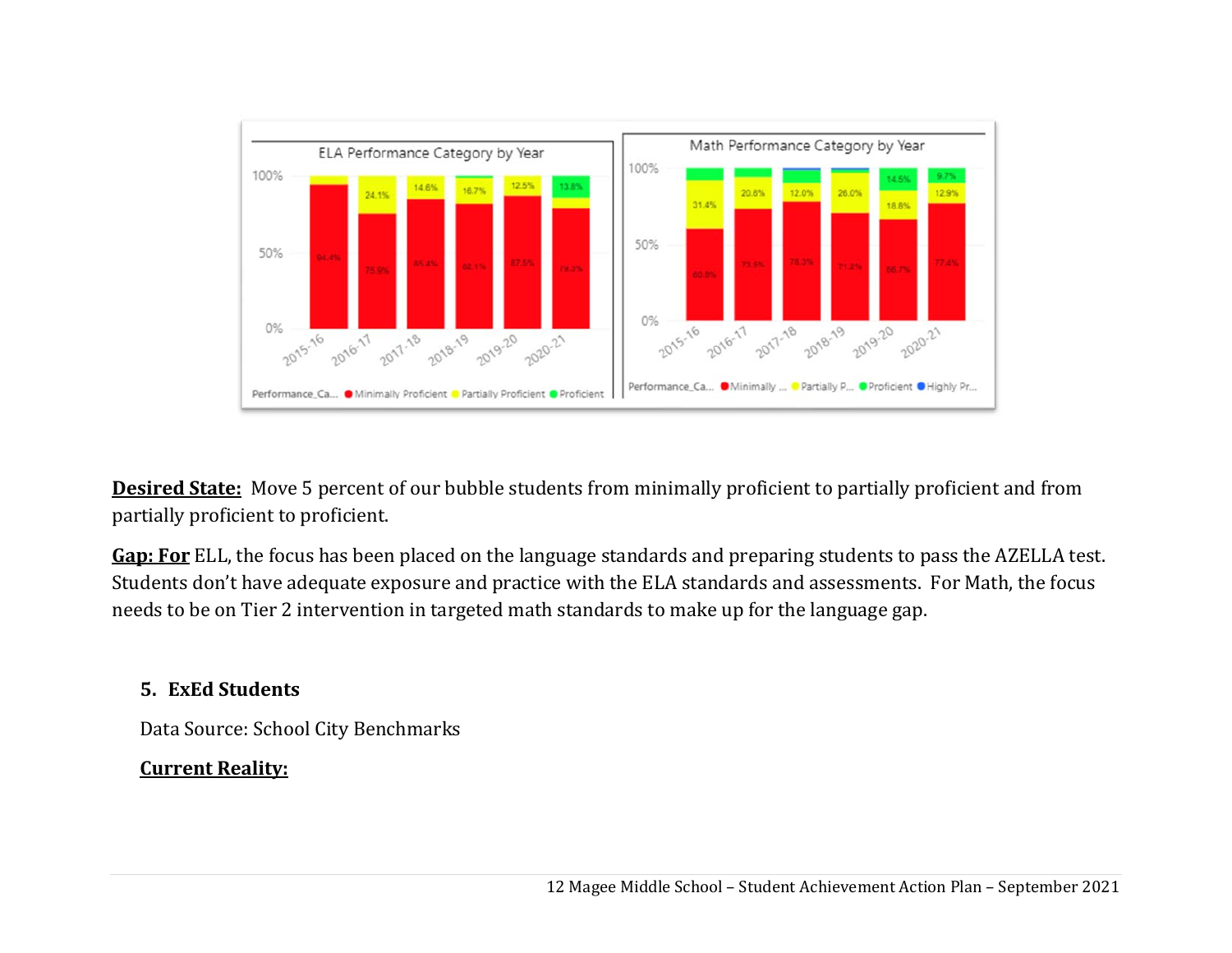

Desired State: Move 5 percent of our bubble students from minimally proficient to partially proficient and from partially proficient to proficient.

Gap: Our Exceptional Education students are vastly behind peers and state averages. Students showed vast struggles in reading proficiency and math proficiency.

# **6. Subgroups (Hispanic and African American)**

Data Source: School City Benchmarks combined proficiency scores for ELA and Math 2020-21 **Current Reality:**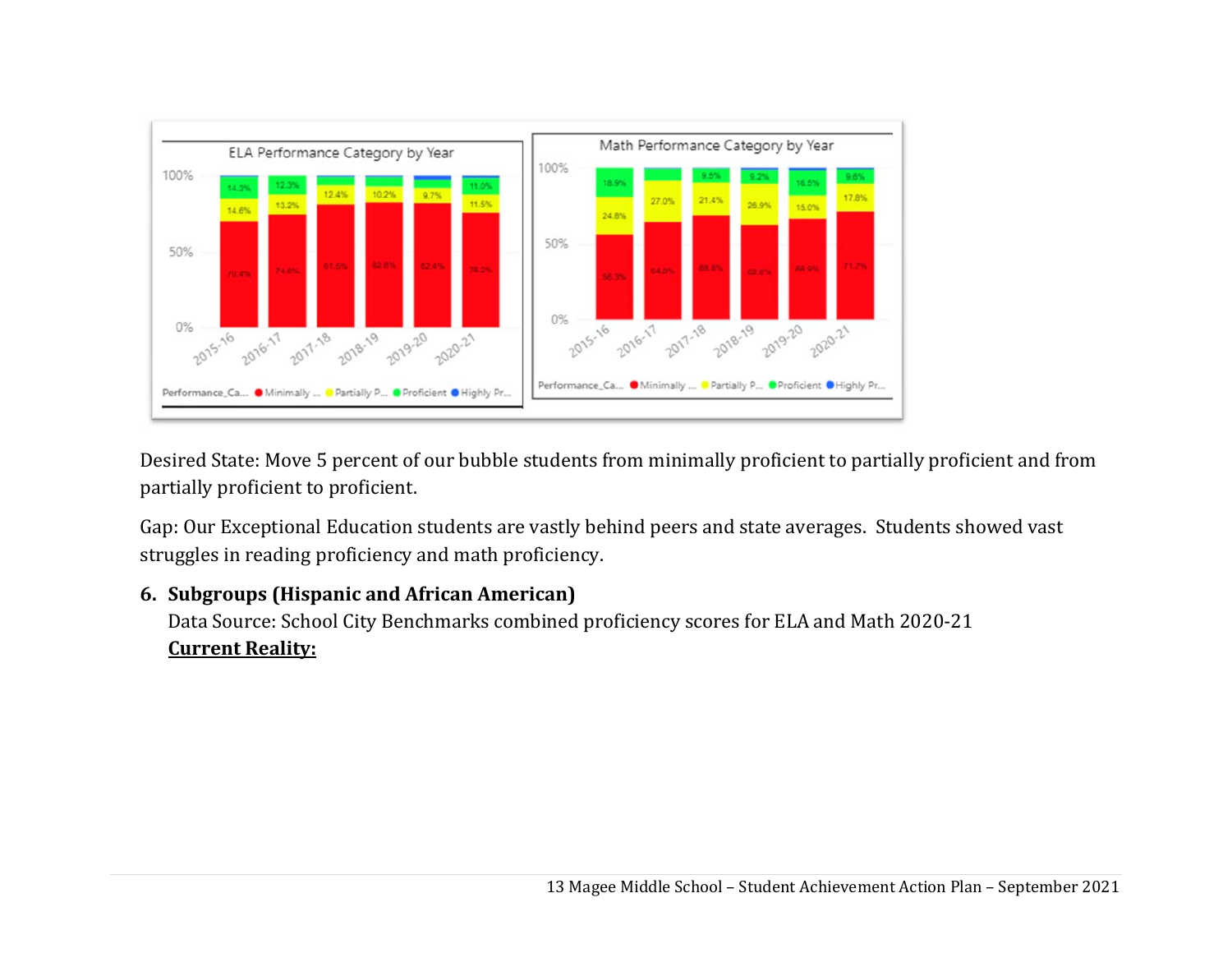| <b>USP_Ethnicity_Long</b> | # of Students Tested   # of Tests Taken |       | Average<br>% Score | # Achieving<br>Mastery | % Achieving<br>Mastery: |
|---------------------------|-----------------------------------------|-------|--------------------|------------------------|-------------------------|
| <b>African American</b>   | 68                                      | 332   | 38.1%              | 93                     | 28.0%                   |
| <b>Asian American</b>     | 22                                      | 125   | 57.1%              | 86                     | 68.8%                   |
| Hispanic                  | 252                                     | 1,299 | 42.6%              | 501                    | 38.6%                   |
| Multiracial               | 32                                      | 165   | 45.8%              | 79                     | 47.9%                   |
| Native American           | 4                                       | 23    | 47.3%              | 11                     | 47.8%                   |
| White/Anglo               | 275                                     | 1,442 | 47.3%              | 677                    | 46.9%                   |
| <b>Total</b>              | 653                                     | 3,386 | 44.9%              | 1,447                  | 42.7%                   |

**Desired State**: Move 5 percent of our African American and Hispanic bubble students from minimally proficient to partially proficient and from partially proficient to proficient.

**Gap: Work** with resource teachers to ensure that students are receiving their correct services and minutes. Teachers need to be trained on how to identify and teach to their subgroups. Offer professional development to teachers on how to differentiate their instruction and offer small group intervention with the analysis and application of formative data.

## **B. SMART Improvement Goals**

Based on gaps identified in section A, above, Magee Middle School developed **SMART** improvement goals designed to move Magee students from the current reality to the desired state.

By third quarter Elevate benchmark students would have moved 5% in ELA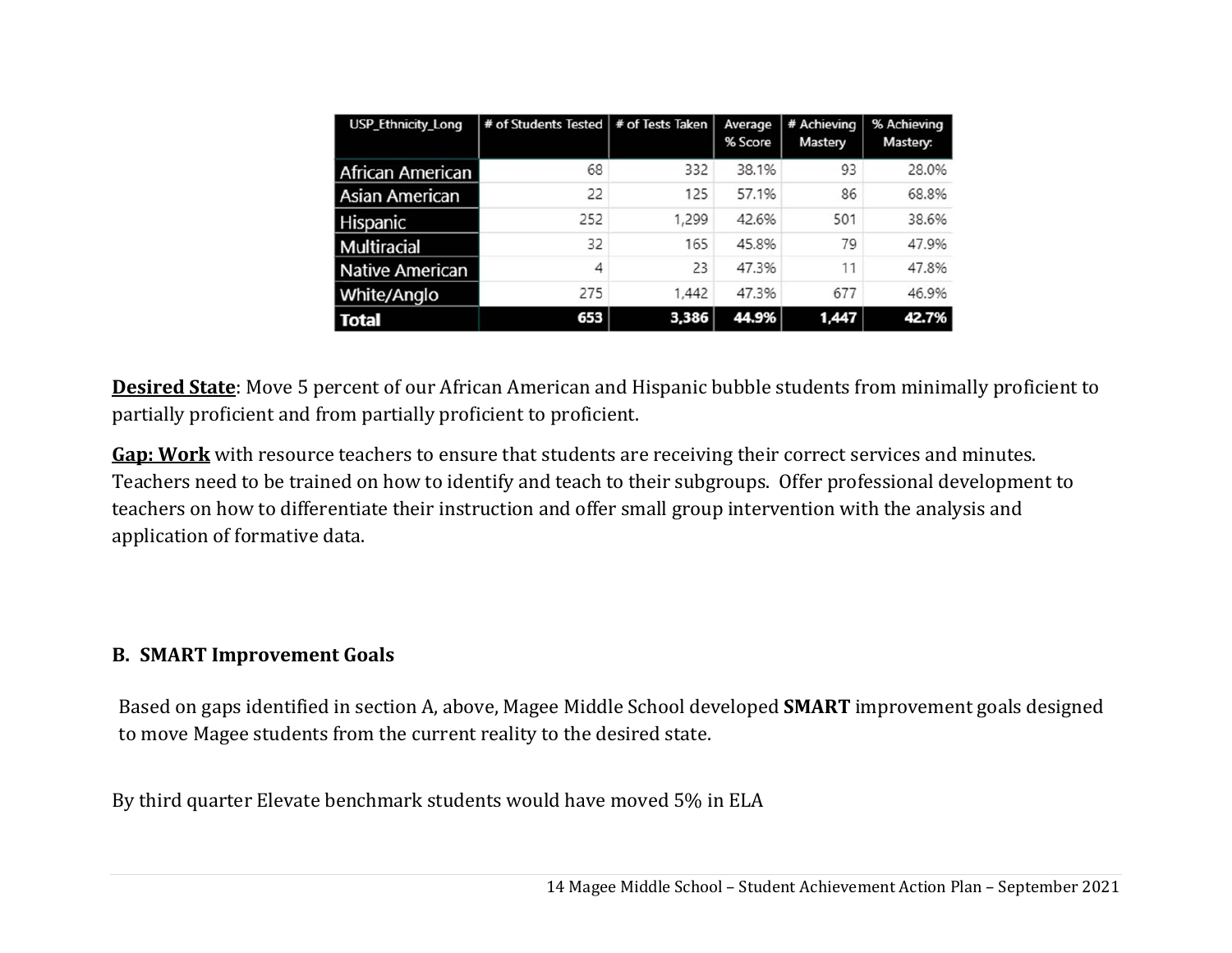## *Math Improvement Goal:*

By third quarter Elevate benchmark students will have moved 5% in Math

## *Instructional Improvement Goal:*

100% of teachers submit lesson plans on their OneDrive file every Sunday night during the 21/22 SY

## *Instructional Improvement Goal:*

100% of classroom teachers have a taped off section of board dedicated to the common board configuration. Teachers go over it at the beginning of every class period during the 21/22 SY.

## *Instructional Improvement Goal:*

100% of teachers are getting feedback on a Tier 1 instructional skill once every two weeks during the 21/22 SY

## *Instructional Improvement Goal:*

Once a month PD will offer professional development in targeted AVID strategies during the 21/22 SY

## *Instructional Improvement Goal:*

Provide weekly communication with staff and monthly communication with parents during the 21/22 SY

## *Instructional Improvement Goal:*

 Reduce Gaps in proficiency among African American (10%) and Hispanic (5%) groups in ELA and Math when compared to White students by implementing the instructional goals above.

# **C. MOST EFFECTIVE AND FEASIBLE EVIDENCE‐BASED STRATEGIES**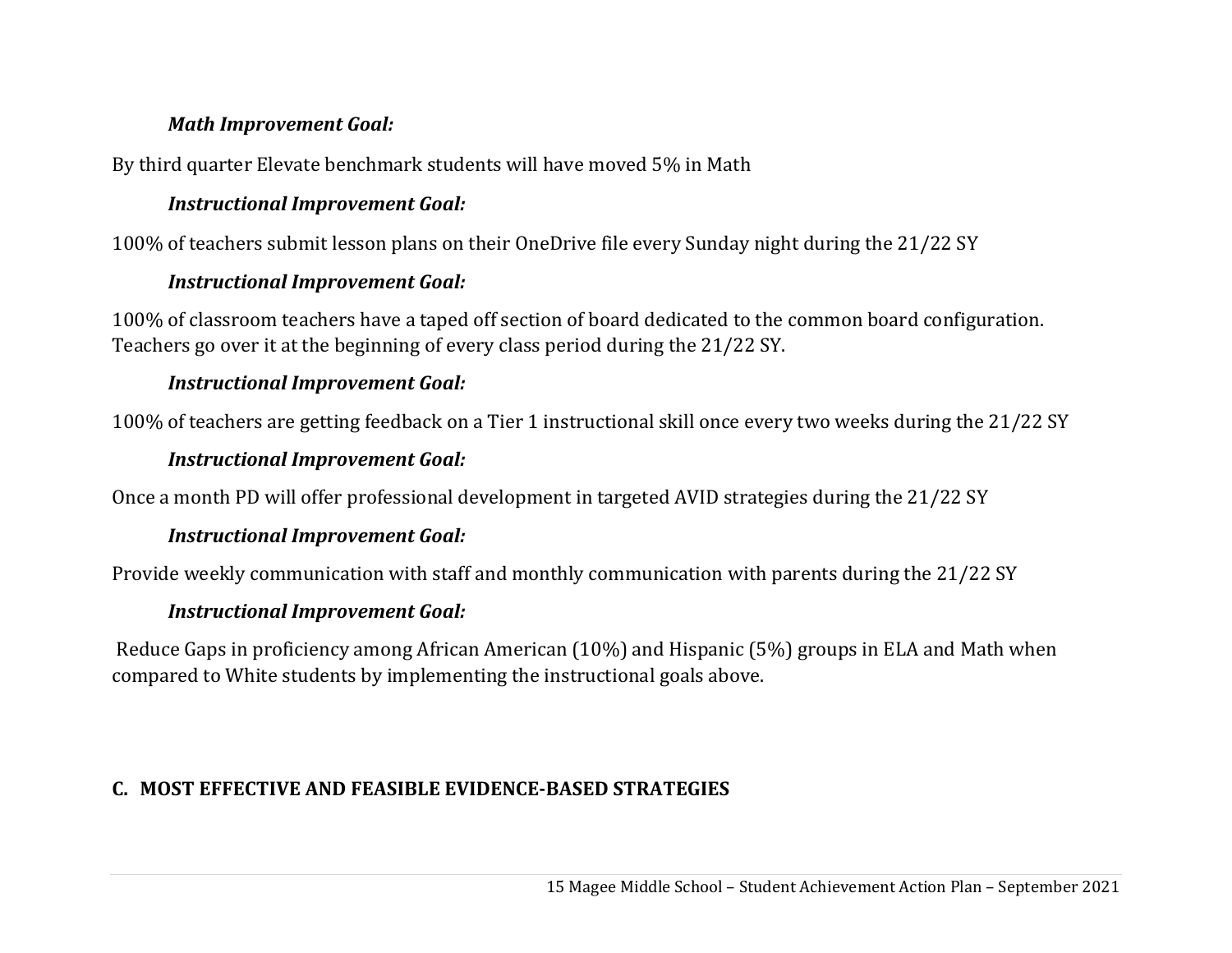After analyzing gaps and goals, Magee Middle School reviewed multiple evidence-based strategies and assessed each for potential for effectiveness and feasibility. Achievement of the goals from section B, above, will be supported by the most effective and feasible evidence-based strategies, below.

- *1. ELA Improvement Goal:* By third quarter benchmark students would have moved 5% in ELA **Strategies:** Admin and empower consultants will work with teachers on lesson planning, objective writing, engagement strategies, reteaching, and visible learning.
- *2. Math Improvement Goal:* By third quarter benchmark students would have moved 5% in Math **Strategies:** Admin and empower consultants will work with teachers on lesson planning, objective writing, engagement strategies, reteaching, and visible learning.
- *3. Instructional Improvement Goal:* 100% of teachers submit lesson plans on their OneDrive file every Sunday night during the 21/22 SY Provide professional development on how to break down a standard into daily learning targets, how to incorporate differentiated instruction into the plan, how to incorporate engagement strategies into the plan.
- *4. Instructional Improvement Goal:*100% of classroom teachers have a taped off section of board dedicated to the common board configuration. Teachers go over it at the beginning of every class period during the 21/22 SY.

Provide professional development on the purpose of Common Board Configuration and what it looks like

- *5. Instructional Improvement Goal:*100% of teachers are getting feedback on a Tier 1 instructional skill once every two weeks during the 21/22 SY **Strategies:** Section off times of the week when walkthroughs will take place.
- *6. Instructional Improvement Goal: Once* a month PD will offer professional development in engagement strategies during the 20/21 SY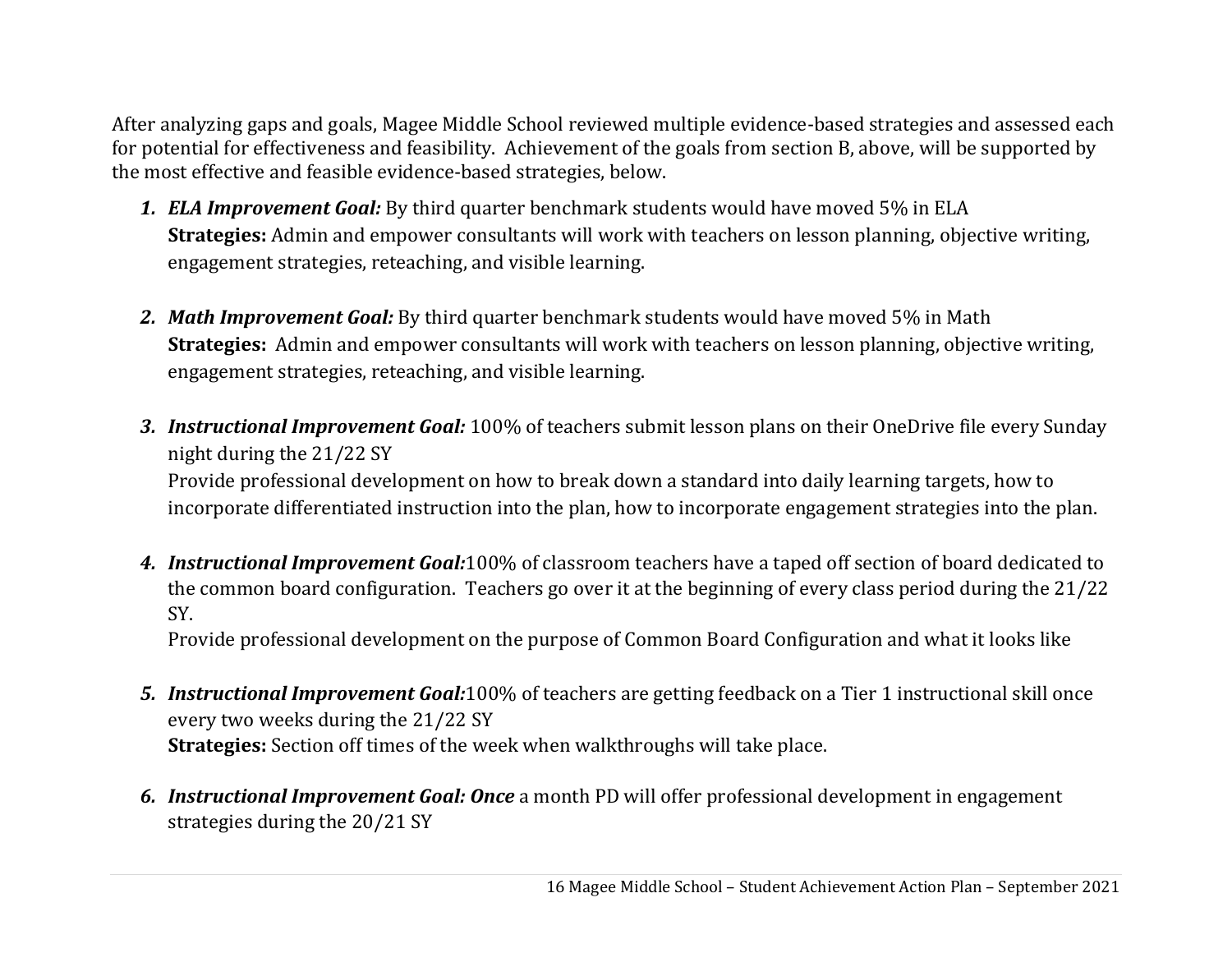**Strategies: Create** PD calendar and incorporate AVID strategies and SPARKS strategies every month.

*7. Instructional Improvement Goal:* Provide daily communication with staff and monthly communication with parents during the 21/22 SY **Strategies:** Principal will send out monthly newsletters to staff and to parents, assistant principal will send out daily emails with reminders to teachers

## *8. Subgroup Goal:*

*Strategy: Professional development by administration with teachers engaging in professional reading will be evidenced in PLC's and teacher lesson plans targeting identified subgroups African American and Latino Students.*MTSS Framework ensuring students have access to interventions Tier 2 Interventions Curriculum Adaptation RTI Teacher Math Pathways & Pitfalls

# **D. ACTION STEPS TO IMPLEMENT & MONITOR STRATEGIES**

Below are detailed implementation and monitoring tasks for each evidence-based strategy, including persons responsible, timelines, and needed resources.

*1.* ELA Improvement Goal: By third quarter benchmark students would have moved 5% in ELA

Strategy 1a:

Admin and empower consultants will work with teachers on lesson planning, objective writing, engagement strategies, reteaching, and visible learning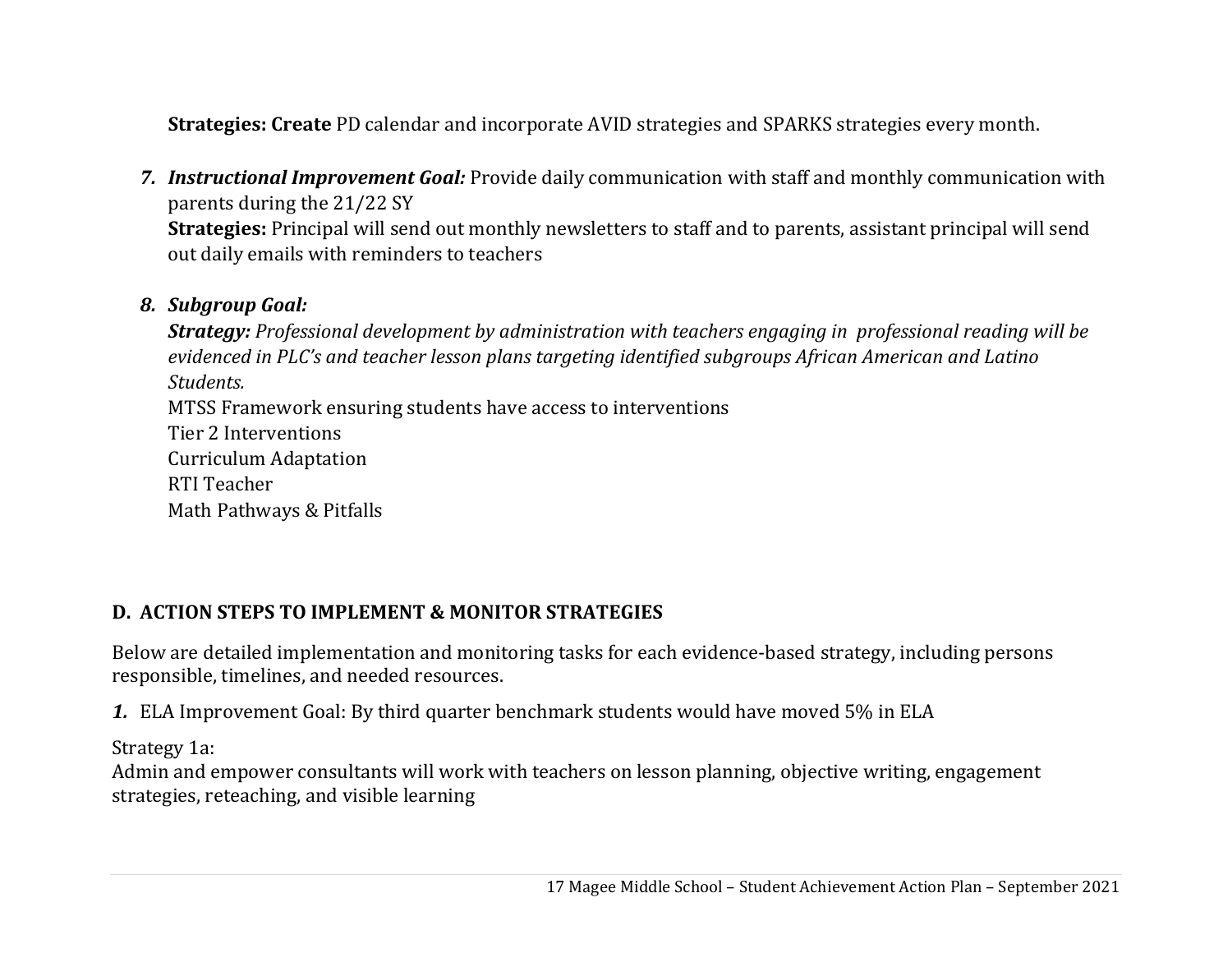| <b>Tasks to Implement</b><br><b>Strategy</b>                                                                                   | <b>Person(s) to Carry Out</b><br><b>Tasks</b>                             | <b>Timeline/Target Dates</b> | <b>Resources Needed</b>                    |
|--------------------------------------------------------------------------------------------------------------------------------|---------------------------------------------------------------------------|------------------------------|--------------------------------------------|
| Meet with empower<br>consultants every month                                                                                   | Muecke/Schiavone                                                          | <b>March 2022</b>            | Data and feedback from<br>empower          |
| <b>MTSS Framework to</b><br>ensure access to Tier 2 &<br>Tier 3 interventions                                                  | <b>MTSS Facilitator</b><br>&Administration                                | Monthly                      |                                            |
| Tier 2 Intervention; small<br>groups                                                                                           | <b>Teachers</b>                                                           | 60 minutes per week          |                                            |
| <b>Tasks to Monitor, Assess,</b><br>and Adjust                                                                                 | Person(s) to Carry Out<br><b>Tasks</b>                                    | <b>Timeline/Target Dates</b> | <b>Resources Needed</b>                    |
| Review administrative<br>walkthrough data                                                                                      | Muecke/Schiavone                                                          | March 2022                   | Walkthrough data,<br>coaching observations |
| Review ongoing IXL<br>Elevate data                                                                                             | Muecke/Schiavone/Higgin<br>S                                              | <b>March 2022</b>            | <b>IXL Access</b>                          |
| Use of MTSS Process to<br>properly identify students<br>for intervention and results<br>of participation in Tier 2 &<br>Tier 3 | <b>MTSS Facilitator</b><br>&Administration                                | Monthly                      |                                            |
| <b>Tier 2 Interventions</b>                                                                                                    | <b>Instructional Data</b><br>Intervention Specialist &<br><b>Teachers</b> | Quartlery                    |                                            |

*2.* **Math Improvement Goal**: By third quarter benchmark students will have moved 5% in Math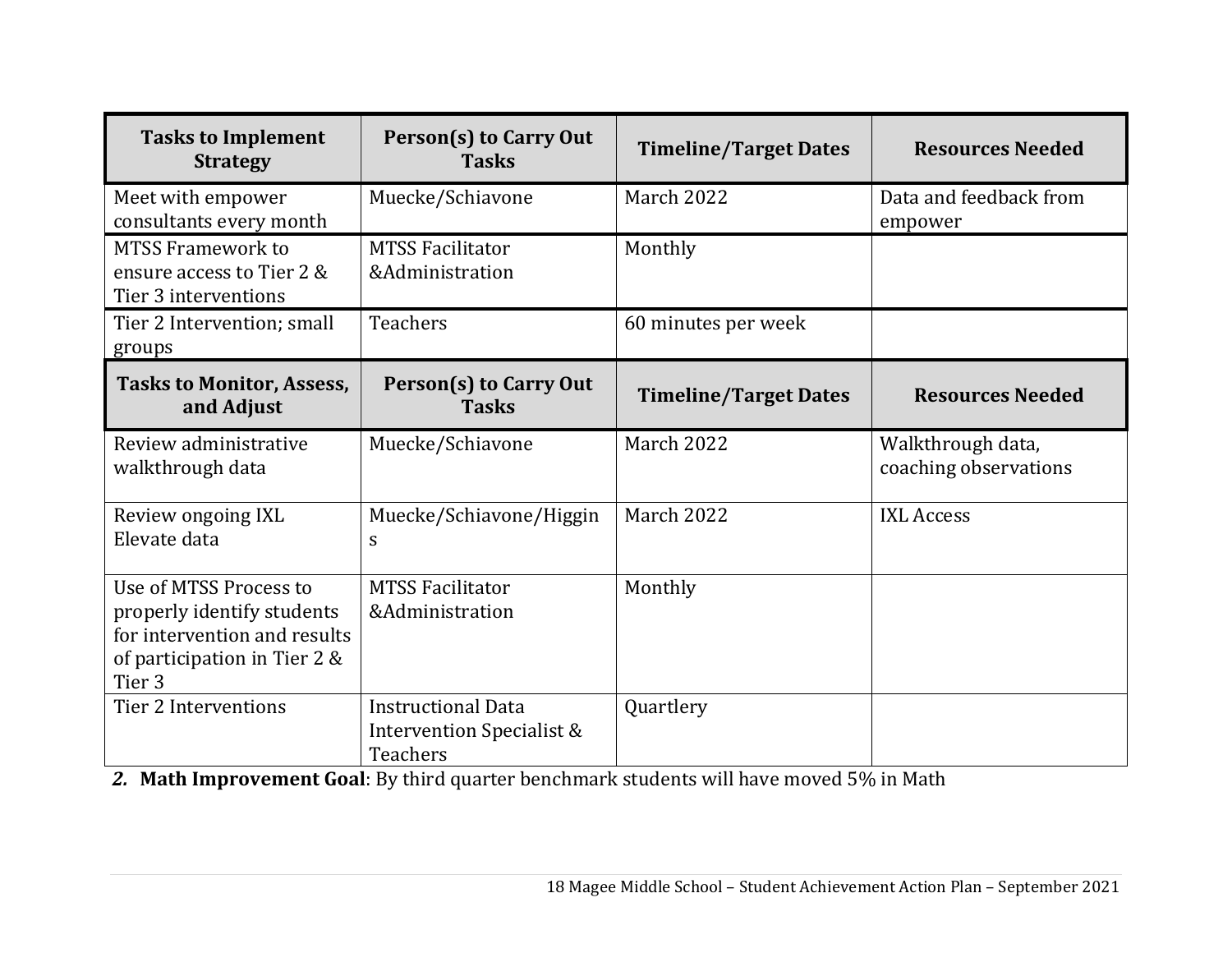**Strategies:** Admin and empower consultants will work with teachers on lesson planning, objective writing, engagement strategies, reteaching, and visible learning

| <b>Tasks to Implement</b><br><b>Strategy</b>   | Person(s) to Carry Out<br><b>Tasks</b>                         | <b>Timeline/Target Dates</b>      | <b>Resources Needed</b> |
|------------------------------------------------|----------------------------------------------------------------|-----------------------------------|-------------------------|
| Regular Scheduled<br>Walkthroughs              | Muecke/Schiavone                                               | Every 2 weeks for each<br>teacher | Time                    |
| Ongoing Instructional<br><b>Team Meetings</b>  | Muecke/Schiaone/Higgins<br>Every 2-3 weeks<br>/Maxwell/Nichols |                                   | Time                    |
| <b>Tasks to Monitor, Assess,</b><br>and Adjust | Person(s) to Carry Out<br><b>Tasks</b>                         | <b>Timeline/Target Dates</b>      | <b>Resources Needed</b> |
| Meet with empower<br>consultants every month   | Muecke/Schiavone                                               | March 2021                        | Data from Empower       |
| Review administrative<br>walkthrough data      | Muecke/Schiavone                                               | <b>March 2021</b>                 | Walkthrough data        |
| Review IXL Elevate data                        | Muecke/Schiavone                                               | December 2020                     | IXL data                |

3. **Improvement Goal:** 100% of teachers submit lesson plans on their OneDrive file Sunday every night.

Strategy: Provide professional development on how to break down a standard into daily learning targets, how to incorporate differentiated instruction into the plan

| <b>Tasks to Implement</b><br><b>Strategy</b> | Person(s) to Carry Out<br><b>Tasks</b> | <b>Timeline/Target Dates</b> | <b>Resources Needed</b> |
|----------------------------------------------|----------------------------------------|------------------------------|-------------------------|
|----------------------------------------------|----------------------------------------|------------------------------|-------------------------|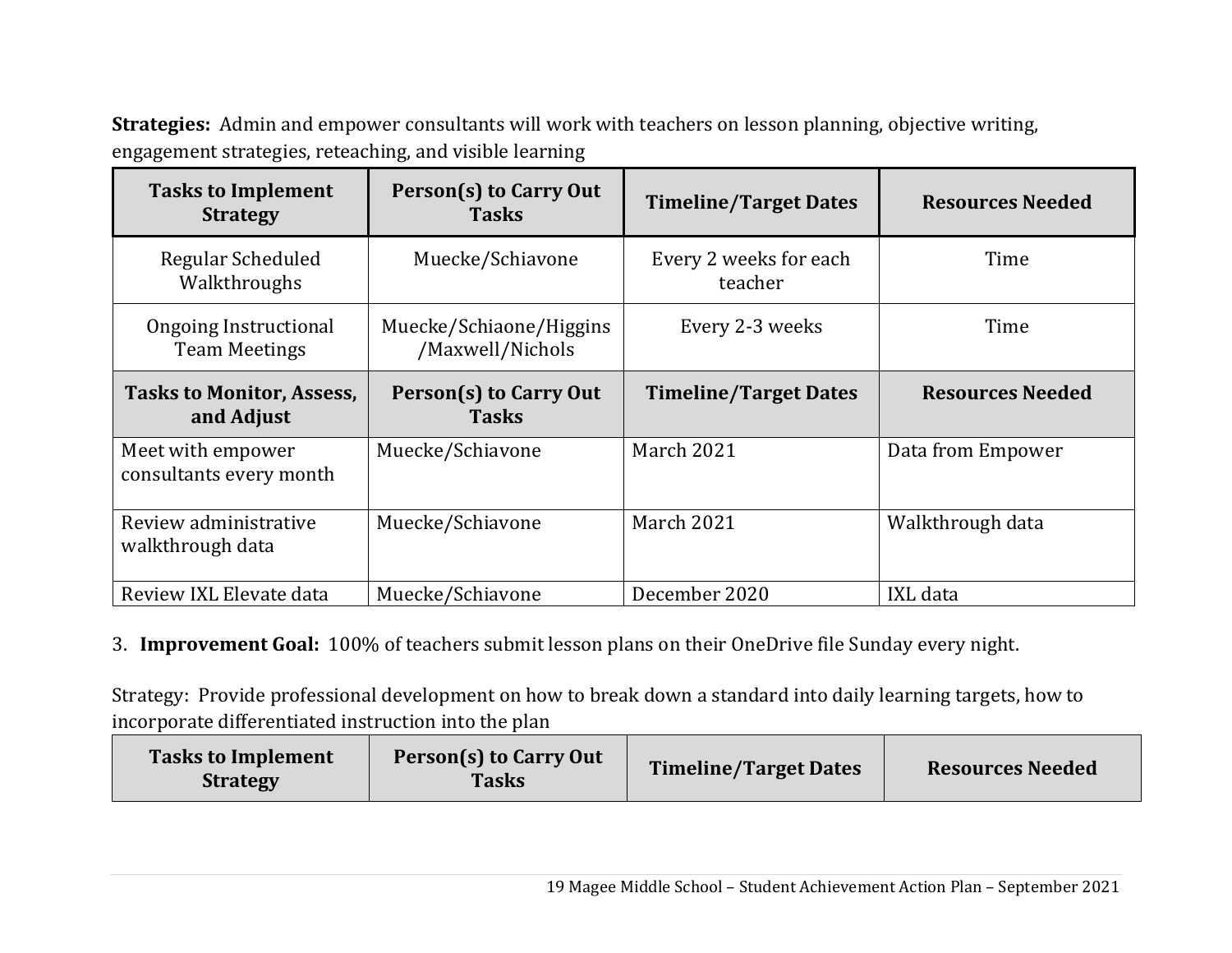| <b>Regular Observations of</b><br>Lesson Plan Folder                                                               | Muecke/Schiavone                               | Every week for each<br>teacher | Time                      |
|--------------------------------------------------------------------------------------------------------------------|------------------------------------------------|--------------------------------|---------------------------|
| <b>Continuing Lesson</b><br>Planning assistance from<br>Empower                                                    | Muecke/Schiaone/<br>Empower                    | Monthly                        | Empower, planning periods |
| Math Pathways & Pitfalls<br>PD/Teacher<br>observation/feedback for<br>all staff to support<br>subgroup achievement | <b>All Teachers</b>                            | Quarterly                      | <b>West Ed Training</b>   |
| <b>Tasks to Monitor, Assess,</b><br>and Adjust                                                                     | Person(s) to Carry Out<br><b>Tasks</b>         | <b>Timeline/Target Dates</b>   | <b>Resources Needed</b>   |
| Review ADE walkthrough<br>data                                                                                     | Muecke/Schiavone                               | December 2021                  | ADE data                  |
| Review administrative<br>walkthrough data                                                                          | Muecke/Schiavone                               | December 2021                  | Walkthrough data          |
| <b>Review IXL Elevate</b><br>benchmark data                                                                        | Muecke/Schiavone                               | December 2021                  | <b>IXL</b> access         |
| Math Pathways & Pitfalls<br>PD Book study                                                                          | Teachers participating in<br>leadership cohort | Quarterly                      |                           |

**4. Improvement Goal:** 100% of classroom teachers have a taped off section of board dedicated to the common board configuration. Teachers go over it at the beginning of every class period.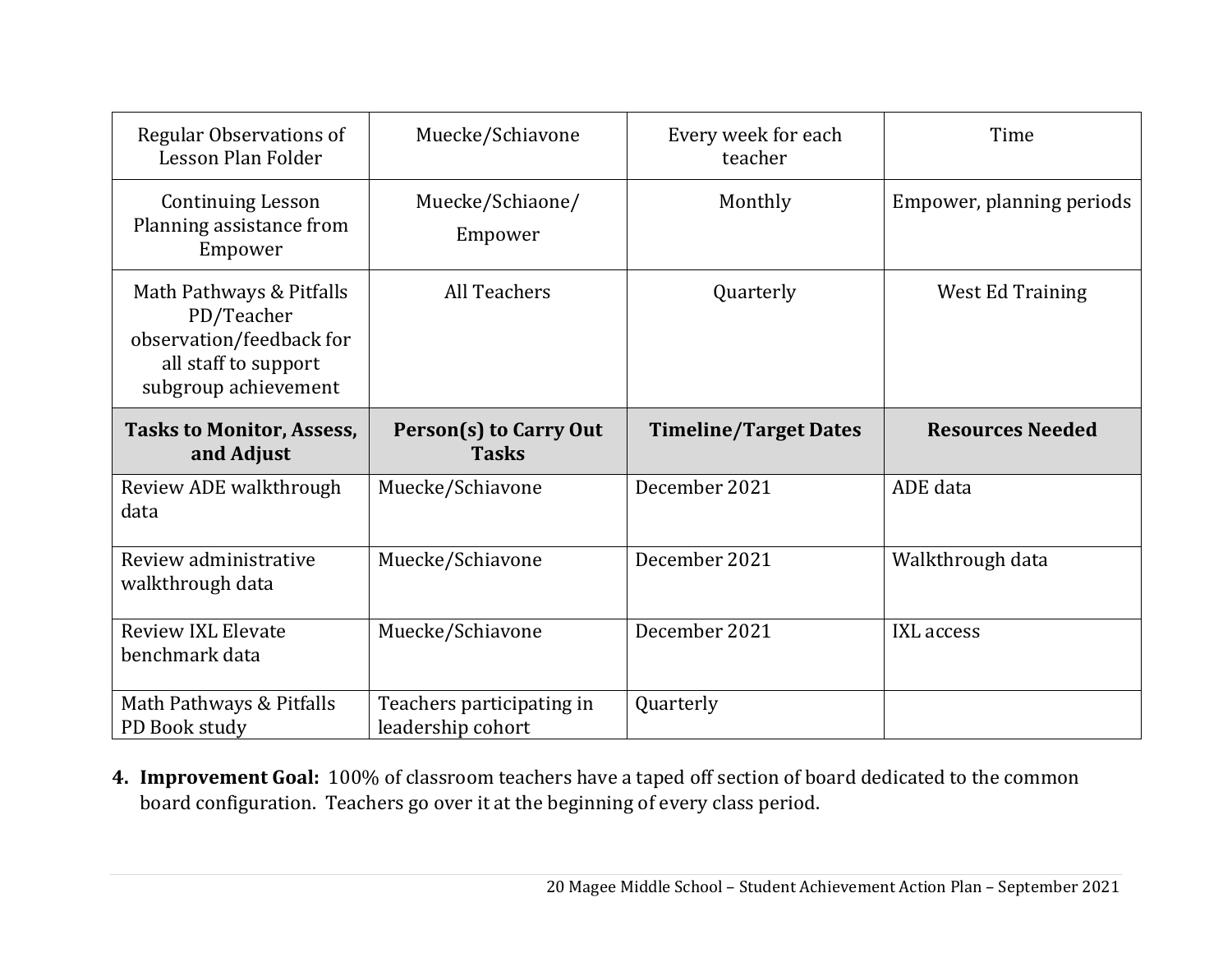| <b>Tasks to Implement</b><br><b>Strategy</b>                               | Person(s) to Carry Out<br><b>Tasks</b> | <b>Timeline/Target Dates</b> | <b>Resources Needed</b> |
|----------------------------------------------------------------------------|----------------------------------------|------------------------------|-------------------------|
| Beginning of the year<br>training of the WICOR<br>board                    | Schiavone/Rodriguez                    | <b>August, 2021</b>          | PD Time                 |
| <b>Tasks to Monitor, Assess,</b><br>and Adjust                             | Person(s) to Carry Out<br><b>Tasks</b> | <b>Timeline/Target Dates</b> | <b>Resources Needed</b> |
| Observe classrooms to<br>make sure the Common<br>Board Configuration is up | Muecke/Schiavone                       | October 2021<br>January 2021 | Tape                    |
| Conduct walkthroughs<br>during first ten five<br>minutes of class          | Muecke/Schiavone                       | October 2021<br>January 2021 | Tape                    |

Strategy: Provide professional development on the purpose of Common Board Configuration and what it looks like

# 5. **Improvement Goal:** 100% of teachers are getting feedback on Tier 1 instruction once every two weeks

Strategy: Section off times of week walkthroughs will happen

| <b>Tasks to Implement</b><br><b>Strategy</b>                         | Person(s) to Carry Out<br><b>Tasks</b> | <b>Timeline/Target Dates</b> | <b>Resources Needed</b> |
|----------------------------------------------------------------------|----------------------------------------|------------------------------|-------------------------|
| Review of walkthrough<br>instrument/Danielson<br>evaluation overview | Muecke                                 | <b>August, 2021</b>          | PD Time                 |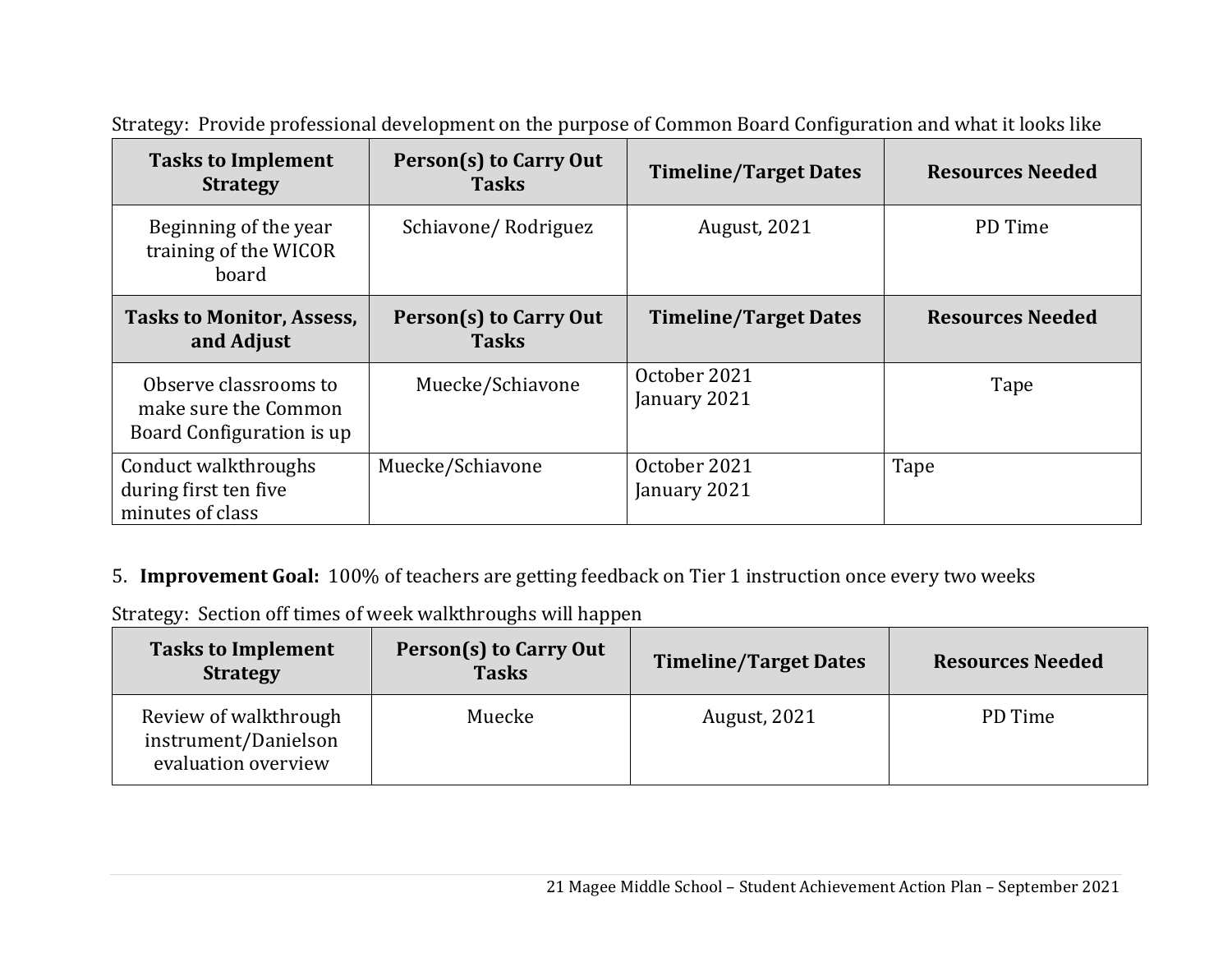| <b>Tasks to Monitor, Assess,</b><br>and Adjust     | Person(s) to Carry Out<br><b>Tasks</b> | <b>Timeline/Target Dates</b> | <b>Resources Needed</b> |
|----------------------------------------------------|----------------------------------------|------------------------------|-------------------------|
| Review admin walkthrough<br>data                   | Muecke/Schiavone                       | December 2021                | Data                    |
| Regularly scheduled<br>instructional team meetings | Muecke/Schiavone/Higgins<br>/Nichols/  | May 2022                     | Time                    |

# 6. **Improvement Goal:** Once a month PD will be dedicated to offering professional development in AVID strategies

| Strategy: Create PD calendar and incorporate AVID strategies and SPARKS strategies every month |
|------------------------------------------------------------------------------------------------|
|------------------------------------------------------------------------------------------------|

| <b>Tasks to Implement</b><br><b>Strategy</b>                           | Person(s) to Carry Out<br><b>Tasks</b> | <b>Timeline/Target Dates</b> | <b>Resources Needed</b> |
|------------------------------------------------------------------------|----------------------------------------|------------------------------|-------------------------|
| Schedule AVID professional<br>development goals<br>throughout the year | Rodriguez/Schiavone                    | 2021-2022                    | PD Time                 |
| <b>Tasks to Monitor, Assess,</b><br>and Adjust                         | Person(s) to Carry Out<br><b>Tasks</b> | <b>Timeline/Target Dates</b> | <b>Resources Needed</b> |
| Review ADE walkthrough<br>data                                         | Muecke/Schiavone                       | December 2021                | Data                    |
| Review admin walkthrough<br>data                                       | Muecke/Schiavone                       | December 2021                | Data                    |
| <b>Review IXL Elevate</b><br>benchmark data                            | Muecke/Schiavone                       | December 2021                | Data                    |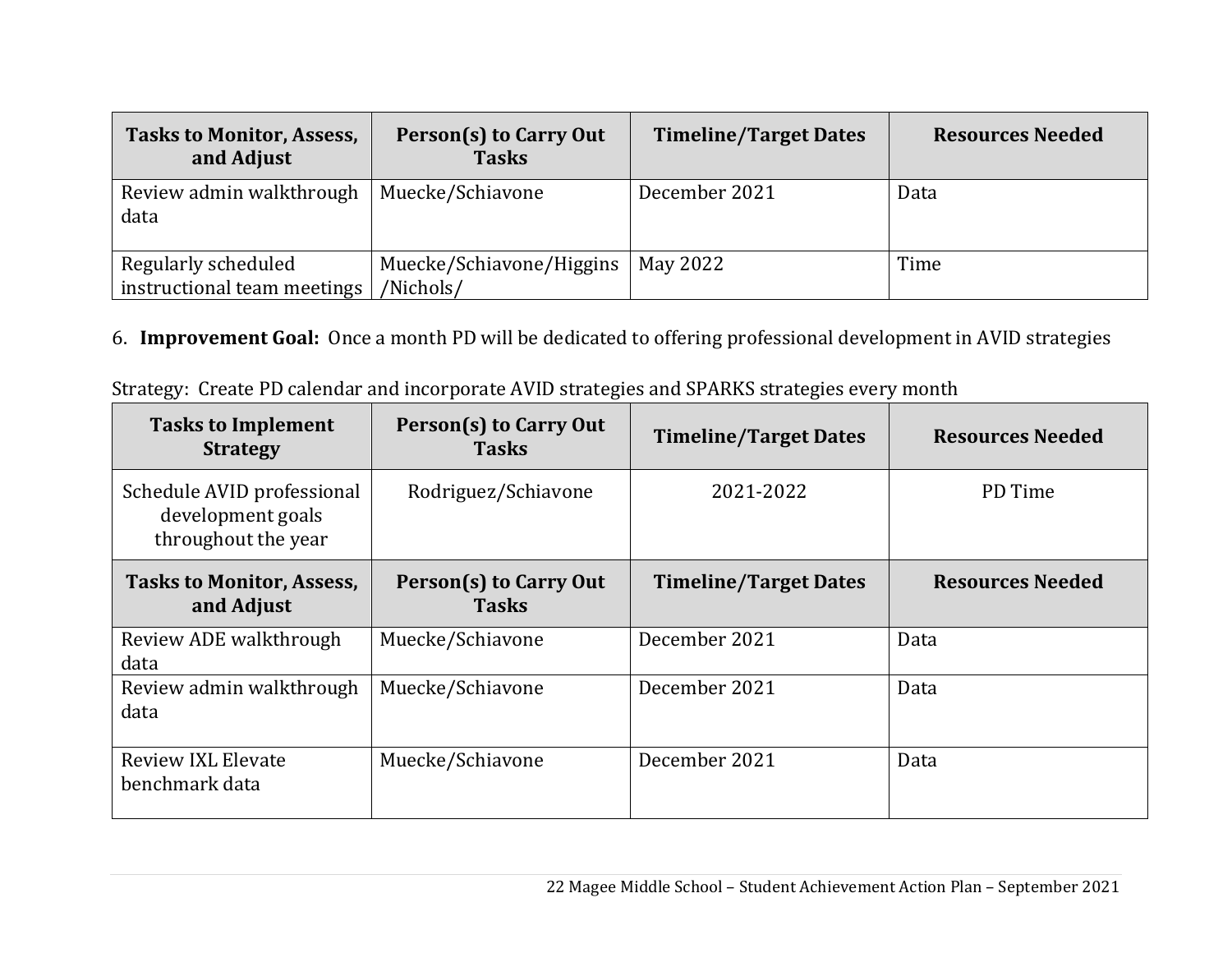# **7. Subgroup Goal**

Strategy: Professional development by administration with teachers engaging in professional reading will be evidenced in PLC's, data analysis to capture subgroup students for support, targeted interventions, coaching, and teacher lesson plans targeting identified subgroups African American and Latino Students.

| <b>Tasks to Implement</b>    | Person(s) to Carry Out     | <b>Timeline/Target Dates</b> | <b>Resources Needed</b>    |
|------------------------------|----------------------------|------------------------------|----------------------------|
| <b>Strategy</b>              | <b>Tasks</b>               |                              |                            |
| <b>SPARKS and Culturally</b> | <b>Teachers</b>            | Weekly                       |                            |
| Relevant Pedagogy will be    |                            |                              |                            |
| utilized in all classrooms   |                            |                              |                            |
| Math Pathways & Pitfalls     | Math Teachers, Ex Ed       | Weekly                       | <b>Discussion Builders</b> |
| Implementation -             | Teachers, CSP,             |                              | Posters, Math              |
| teachers, CSP, Data          | Administrators             |                              | Manipulative Kits, Guides  |
| Interventionist will         |                            |                              |                            |
| participate in PD on the     |                            |                              |                            |
| use and implementation of    |                            |                              |                            |
| MPP. Focus areas will        |                            |                              |                            |
| include instructional        |                            |                              |                            |
| strategies and materials to  |                            |                              |                            |
| support struggling           |                            |                              |                            |
| students                     |                            |                              |                            |
|                              |                            |                              |                            |
| MTSS Process will utilize    | MTSS Facilitator &         | Monthly                      | Data                       |
| data to make                 | <b>Teachers</b>            |                              |                            |
| determinations for Tier 2    |                            |                              |                            |
| and Tier 3 interventions     |                            |                              |                            |
| Short Cycle Assessment/      | Curriculum Service         | After each assessment        |                            |
| IXL data will be broken      | Provider and Data          |                              |                            |
| into subgroup data and       | Interventionist Specialist |                              |                            |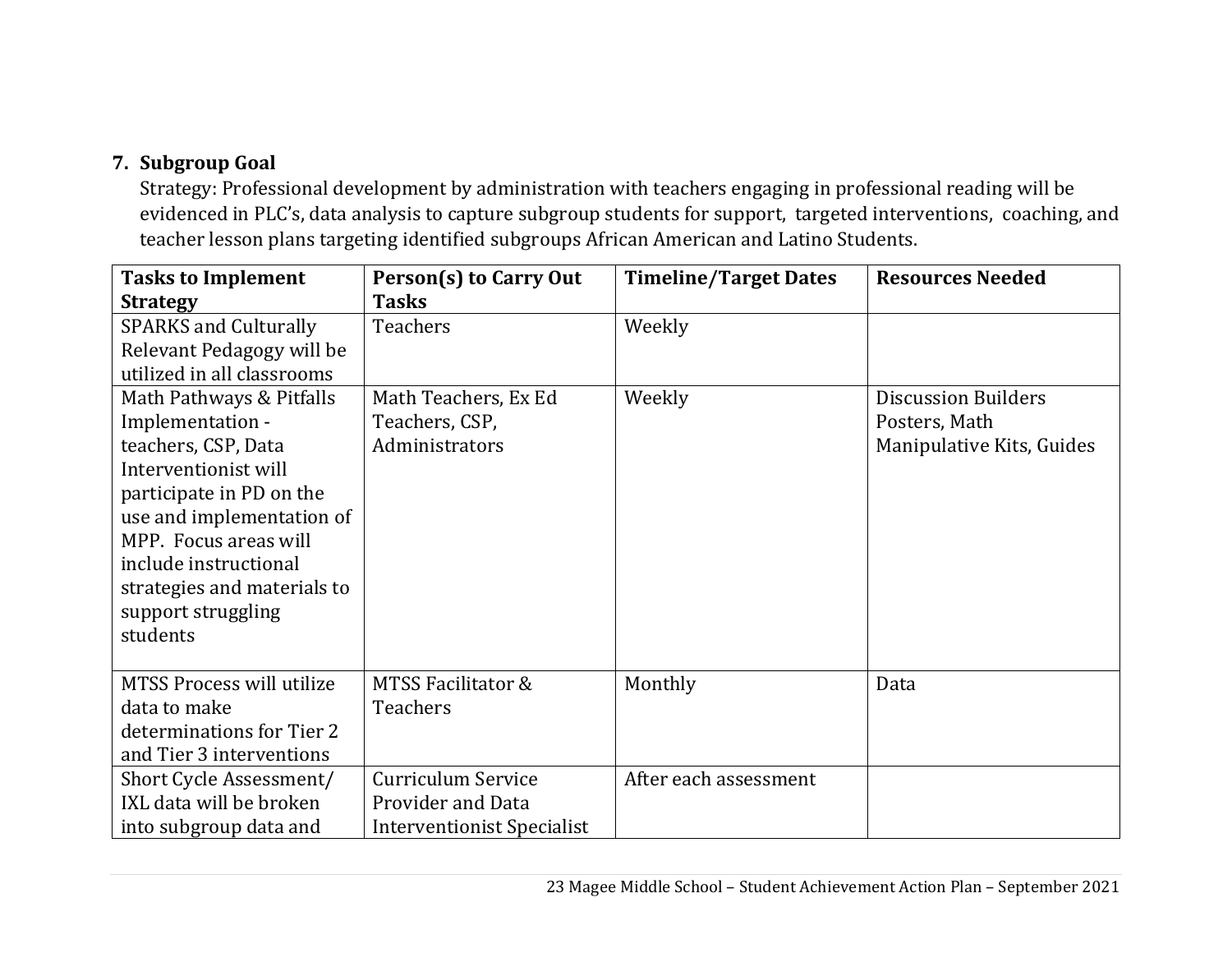| students identified for     |                             |                  |  |
|-----------------------------|-----------------------------|------------------|--|
| math interventions          |                             |                  |  |
| PLCs will analyze data in   | Math teachers               | Quarterly        |  |
| Math to identify subgroup   |                             |                  |  |
| student's needed            |                             |                  |  |
| standards for proficiency   |                             |                  |  |
| and then base instruction   |                             |                  |  |
| targeted to need            |                             |                  |  |
|                             |                             |                  |  |
| <b>Empower Math Coach</b>   | <b>Empower Math Coaches</b> | Quarterly        |  |
| supports math teachers      | and Math Teachers           |                  |  |
| with data analysis and how  |                             |                  |  |
| to base instruction from    |                             |                  |  |
| the data, building          |                             |                  |  |
| assessments to use in the   |                             |                  |  |
| classrooms, lesson          |                             |                  |  |
| alignment with the          |                             |                  |  |
| standards, developing       |                             |                  |  |
| daily learning targets and  |                             |                  |  |
| developing questioning      |                             |                  |  |
| strategies to engage        |                             |                  |  |
| struggling students         |                             |                  |  |
| <b>Empower Math Coaches</b> | <b>Empower Math Coaches</b> | Twice each month |  |
| observe in classrooms,      | and Math Teachers           |                  |  |
| whisper coach and give      |                             |                  |  |
| feedback on instruction to  |                             |                  |  |
| solidify Tier 1 instruction |                             |                  |  |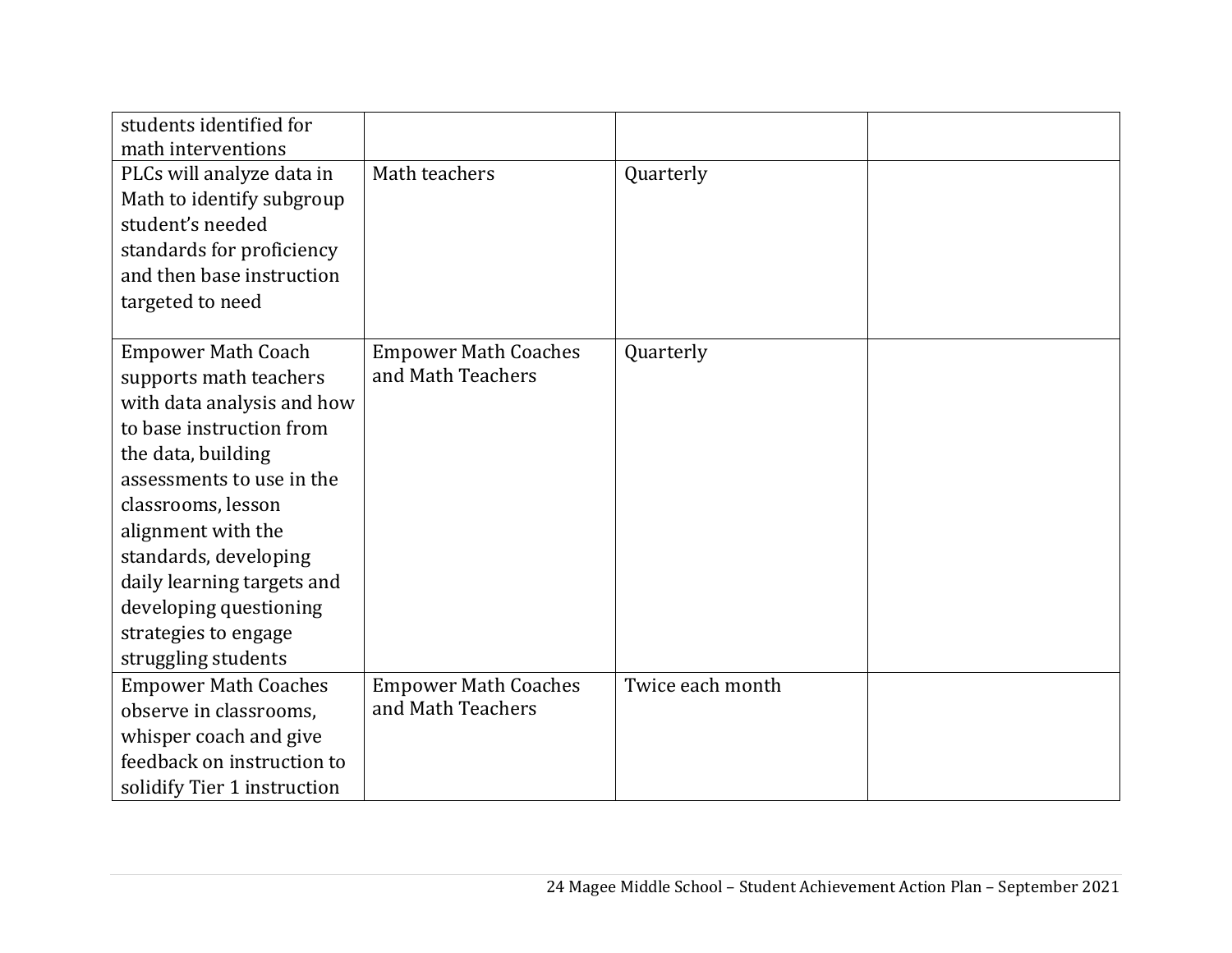| RtI / Math Intervention<br>classes will be scheduled<br>during the instructional<br>day so that subgroup<br>students have access and<br>can attend                                  | <b>Counselor and Data</b><br><b>Interventionist Specialist</b> | Scheduling to occur before<br>second semester                           |  |
|-------------------------------------------------------------------------------------------------------------------------------------------------------------------------------------|----------------------------------------------------------------|-------------------------------------------------------------------------|--|
| RtI Classes - Subgroup<br>students will receive<br>targeted instruction in<br>Math Intervention classes.<br>These classes will occur<br>daily                                       | Math Interventionist<br>teacher                                | Daily, beginning second<br>semester                                     |  |
| Small group, Tier 3 after<br>school tutoring for Math<br>will occur with a focus on<br>re-teaching individual<br>learning targets as<br>evidenced by Short Cycle<br>Assessments/IXL | Math Interventionist<br>teacher                                | 2x/ week beginning<br>October and continuing<br>through the school year |  |
| PLCs will analyze data in<br>ELA to identify subgroup<br>student's needed<br>standards for proficiency<br>and then base instruction<br>targeted to need                             | <b>ELA</b> teachers                                            |                                                                         |  |
| Small groups for Tier 2 and<br>Tier 3 instruction will be<br>utilized in ELA classes so<br>that subgroup students                                                                   | <b>ELA</b> teachers                                            | Weekly                                                                  |  |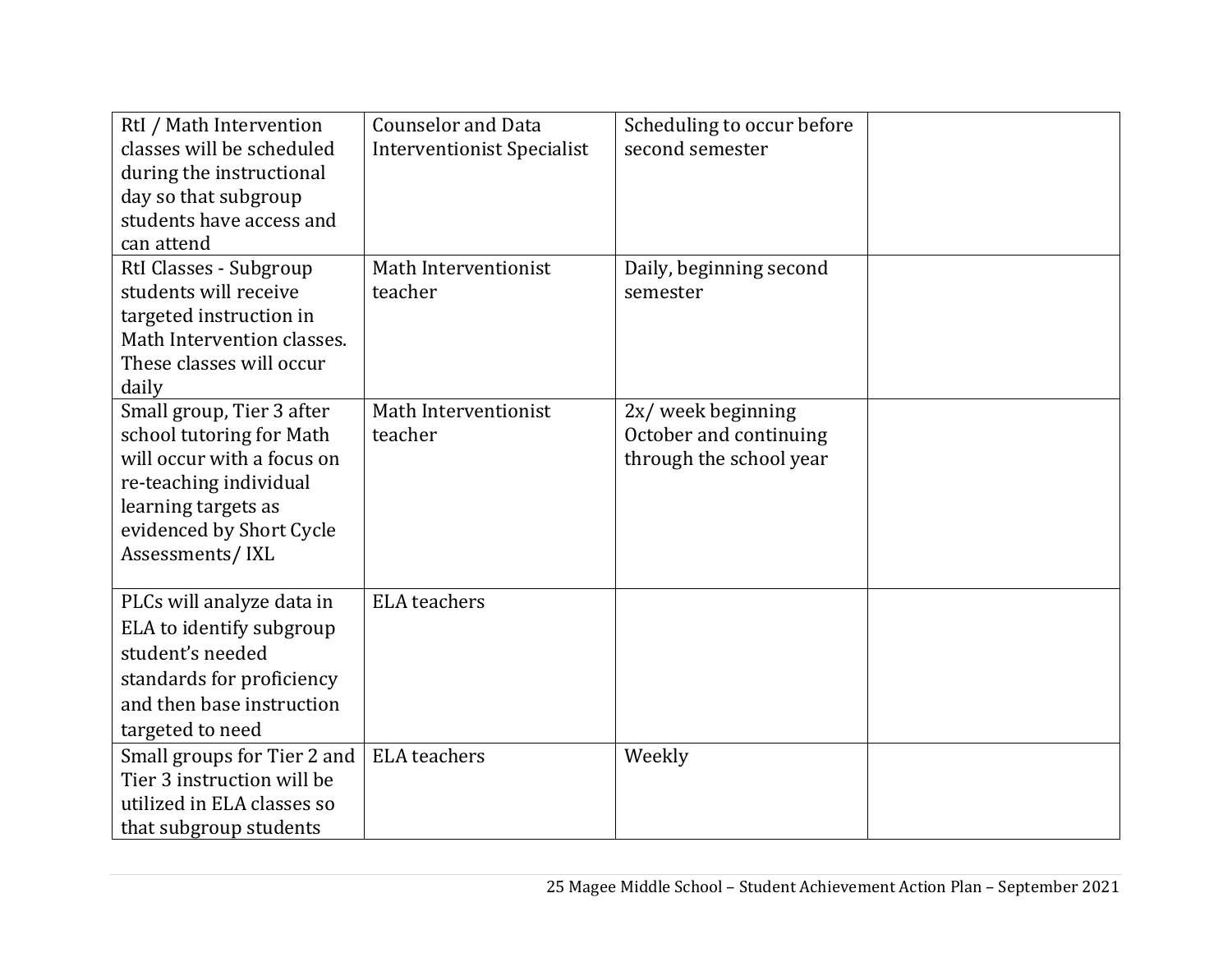| receive targeted<br>instruction                                                                                                                                                                                                                 |                                              |                 |      |
|-------------------------------------------------------------------------------------------------------------------------------------------------------------------------------------------------------------------------------------------------|----------------------------------------------|-----------------|------|
| <b>Book Study on "Culturally</b><br>Responsive Teaching and<br>the Brain" occurring.<br>Teachers will read, discuss,<br>reflect and implement<br>additional strategies in the<br>classroom for culturally<br>responsive support for<br>students | <b>Teachers</b>                              | January - March | Text |
|                                                                                                                                                                                                                                                 |                                              |                 |      |
| <b>Adaptation of CRC</b><br>curriculum based on<br>subgroup students to<br>ensure accessibility                                                                                                                                                 | <b>Teachers</b>                              | August, January |      |
| <b>CRC Mentors model</b><br>lessons for ELA teachers;<br>teacher then instructs with<br><b>CRC Mentor coaching to</b><br>ensure that Culturally<br>Relevant Strategies and<br>Curriculum are utilized for<br>subgroup students                  | <b>CRC Mentors</b>                           | $2x/m$ onth     |      |
| <b>Saturday Professional</b><br>Development<br>opportunities from the<br>CRC department are<br>provided and ELA teachers<br>attend                                                                                                              | <b>CRC</b> Department and<br><b>Teachers</b> | Monthly         |      |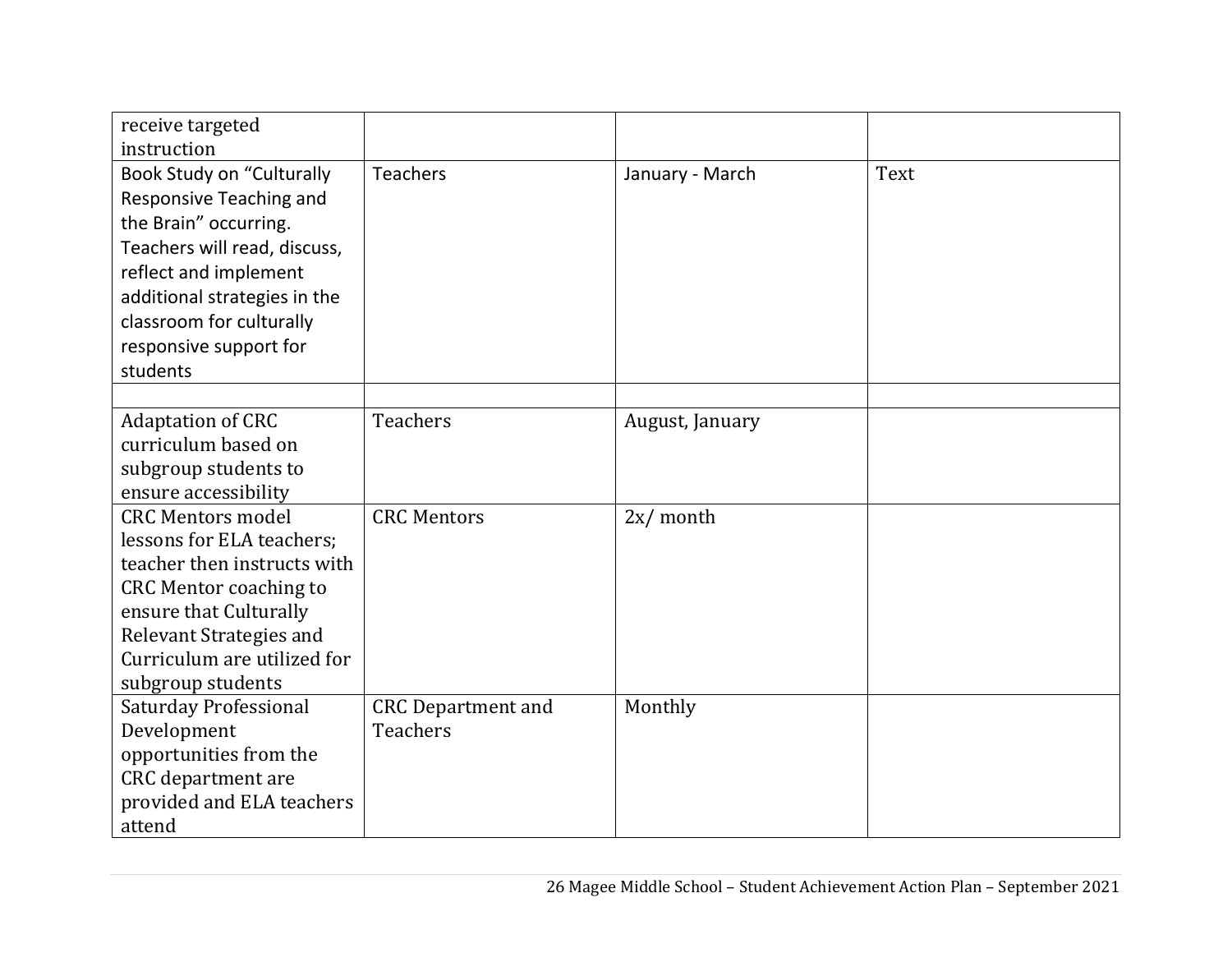| Inclusion model for ELA<br>and Math gives a co-<br>teacher for support and<br>instruction for Ex Ed<br>students                                                                   | Ex Ed Teachers, Teachers                                                        | Aug - May                    |                                            |
|-----------------------------------------------------------------------------------------------------------------------------------------------------------------------------------|---------------------------------------------------------------------------------|------------------------------|--------------------------------------------|
| Short Cycle Assessment/<br>IXL data will be broken<br>into subgroup data and<br>students identified for<br>interventions                                                          | Data Interventionist<br><b>Specialist and Curriculum</b><br>Specialist Provider | Quarterly                    |                                            |
| <b>Empower ELA Coaches</b><br>observe in classrooms,<br>whisper coach and give<br>feedback on instruction to<br>solidify Tier 1 instruction<br>to improve subgroup<br>instruction | <b>Teachers and Empower</b><br>Coaches                                          | 2x/ month Aug - May          |                                            |
| 1 To 1 Contractors to<br>provide Tier 3<br>intervention for after<br>school tutoring for<br>identified struggling<br>students                                                     | Contractors                                                                     | 2x/ week Jan - May           |                                            |
| <b>Tasks to Monitor, Assess</b><br>and Adjust                                                                                                                                     | Person(s) to Carry Out<br><b>Tasks</b>                                          | <b>Timeline/Target Dates</b> | <b>Resources Needed</b>                    |
| Minutes and student lists<br>from MTSS meetings                                                                                                                                   | Muecke/Schivone                                                                 | Monthly                      | <b>MTSS Minutes &amp; Student</b><br>lists |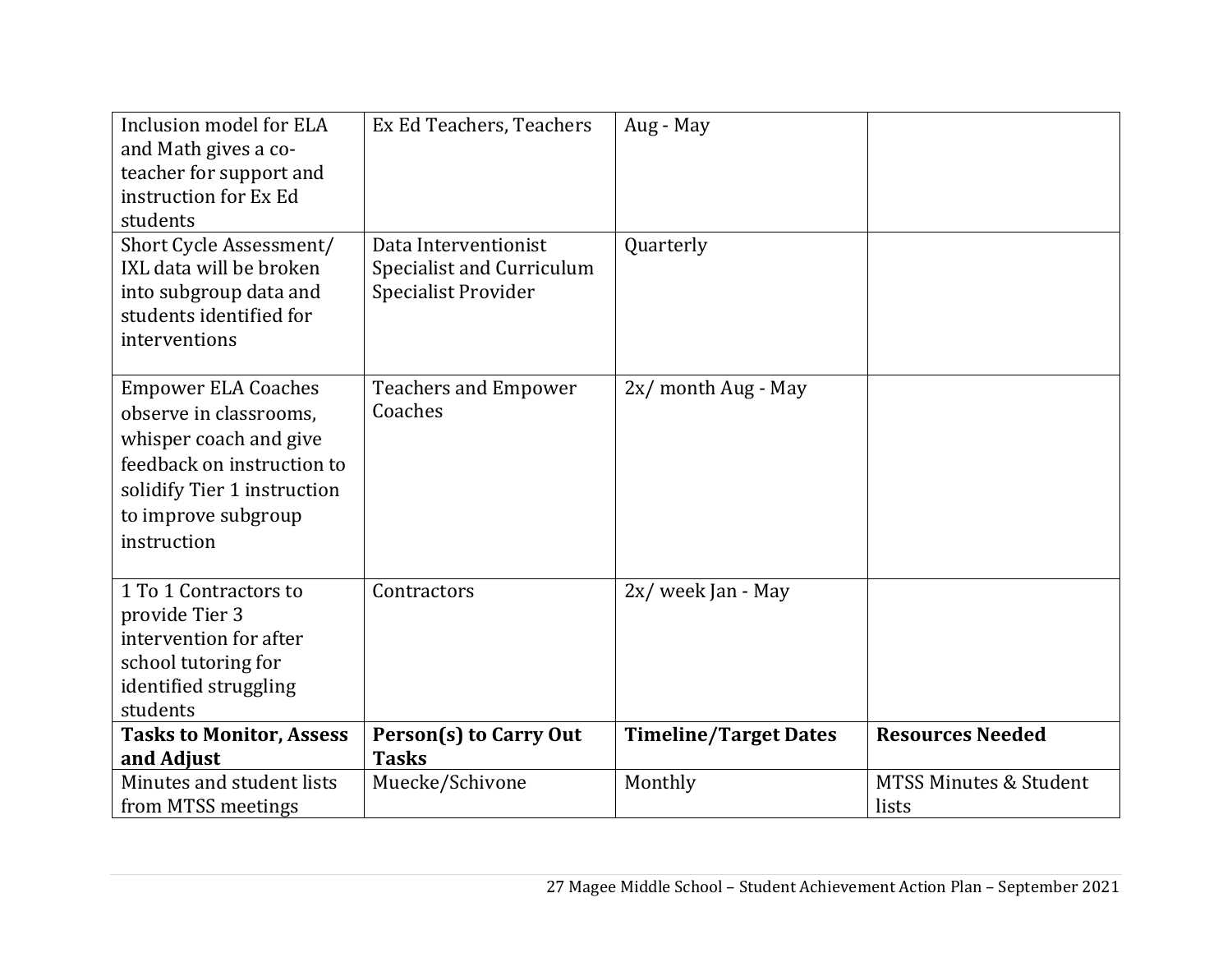| Lesson plans with Tier 2    | Muecke/Schivone       | Weekly    |                 |
|-----------------------------|-----------------------|-----------|-----------------|
| small group instruction     |                       |           |                 |
| Classroom observations      | Muecke/Schivone       | Weekly    |                 |
| and lesson plans for        |                       |           |                 |
| <b>Culturally Relevant</b>  |                       |           |                 |
| Strategies and SPARKS       |                       |           |                 |
| Lesson plans; student lists | RTI Teacher &         | Quarterly |                 |
|                             | Administration        |           |                 |
| Lesson Plans that evidence  | Administration        | Weekly    |                 |
| <b>MPP</b>                  |                       |           |                 |
| Data analysis to see        | Data Specialist, CSP, | Monthly   | <b>IXL Data</b> |
| improvement through the     | Administration        |           |                 |
| use Tier 1 strategies and   |                       |           |                 |
| interventions               |                       |           |                 |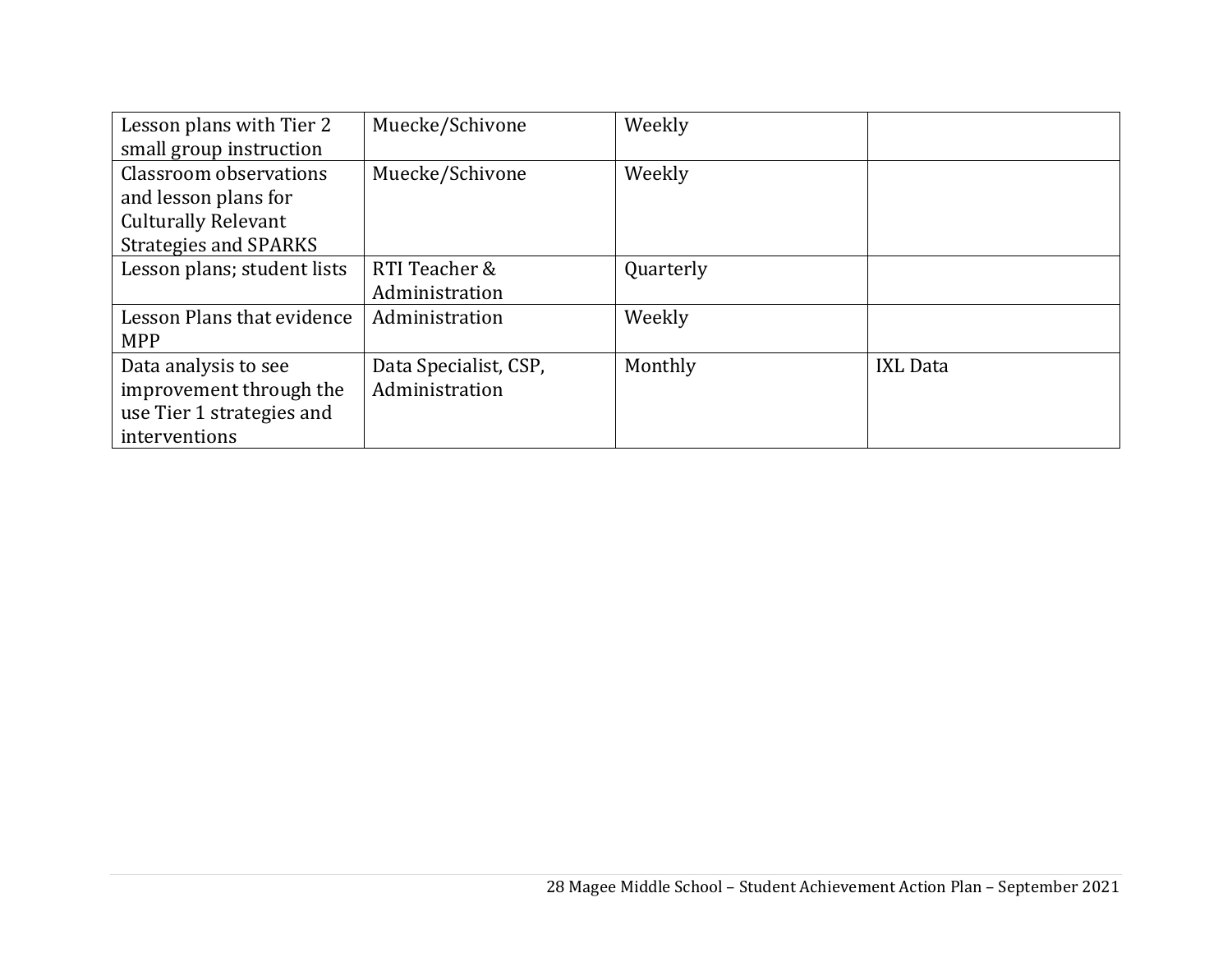# **5. Progress Monitoring**

During the 2021-2022 School Year, TUSD is strategically utilizing short cycle assessments from the following curricular adoptions: *Benchmark Advance, Eureka,* and *IXL*. These assessments are expected to be implemented at designated sites.

Short cycle assessments are designed to provide teachers with immediate feedback on students' performance towards standards mastery during the instructional cycle. By having set timeframes for providing short cycle assessments, teachers can engage in meaningful dialogue using actionable data during PLC/CTTs regarding students' growth and performance over time, and plan instruction to ensure students are on target to meet grade level standards. The schedule below shows the points at which the short cycle assessments take place.

| 2nd Grade               | 3rd Grade               | 4 <sup>th</sup> Grade   | 5 <sup>th</sup> Grade   |
|-------------------------|-------------------------|-------------------------|-------------------------|
| <b>Benchmark</b>        | <b>Benchmark</b>        | <b>Benchmark</b>        | <b>Benchmark</b>        |
| <b>Advanced:</b>        | <b>Advanced:</b>        | <b>Advanced:</b>        | <b>Advanced:</b>        |
| Unit $1:$ by Sept. 24th | Unit 1 : by Sept. 10th  | Unit 1 : by Sept. 10th  | Unit 1 : by Sept. 10th  |
| Unit 2: by Oct. 7th     | Unit 2: by Oct. 1st     | Unit 2: by Oct. 1st     | Unit 2: by Oct. 1st     |
| Unit 3: by Oct. 29th    | Unit 3: by Oct. 29th    | Unit 3: by Oct. 29th    | Unit 3: by Oct. 29th    |
| Unit 4: by Nov. 19th    | Unit 4: by Nov. 19th    | Unit 4: by Nov. 19th    | Unit 4: by Nov. 19th    |
| Unit 5: by Dec. 10th    | Unit 5: by Dec. 10th    | Unit 5: by Dec. 10th    | Unit 5: by Dec. 10th    |
| Unit 6: by Jan. 14th    | Unit 6: by Jan. 14th    | Unit 6: by Jan. 14th    | Unit 6: by Jan. 14th    |
| Unit 7: by Feb. 4th     | Unit 7: by Feb. 4th     | Unit 7: by Feb. 4th     | Unit 7: by Feb. 4th     |
| Unit 8: by March 4th    | Unit 8: by March 4th    | Unit 8: by March 4th    | Unit 8: by March 4th    |
|                         | Unit 9: by April 1st    | Unit 9: by April 1st    | Unit 9: by April 1st    |
| Unit 9: by April 1st    | (optional)              | (optional)              | (optional)              |
| (optional)              | Unit 10: by May 13th    | Unit 10: by May 13th    | Unit 10: by May 13th    |
| Unit 10: by May 13th    |                         |                         |                         |
|                         |                         |                         |                         |
| 2nd Grade Eureka        | <b>3rd Grade Eureka</b> | <b>4th Grade Eureka</b> | <b>5th Grade Eureka</b> |
| Math:                   | Math:                   | Math:                   | Math:                   |
| Module $1:$ by Aug.     | Module 1: by Aug.       | Module 1: by Aug.       | Module 1: by Aug.       |
| 18th                    | 27 <sub>th</sub>        | 27th                    | 20 <sub>th</sub>        |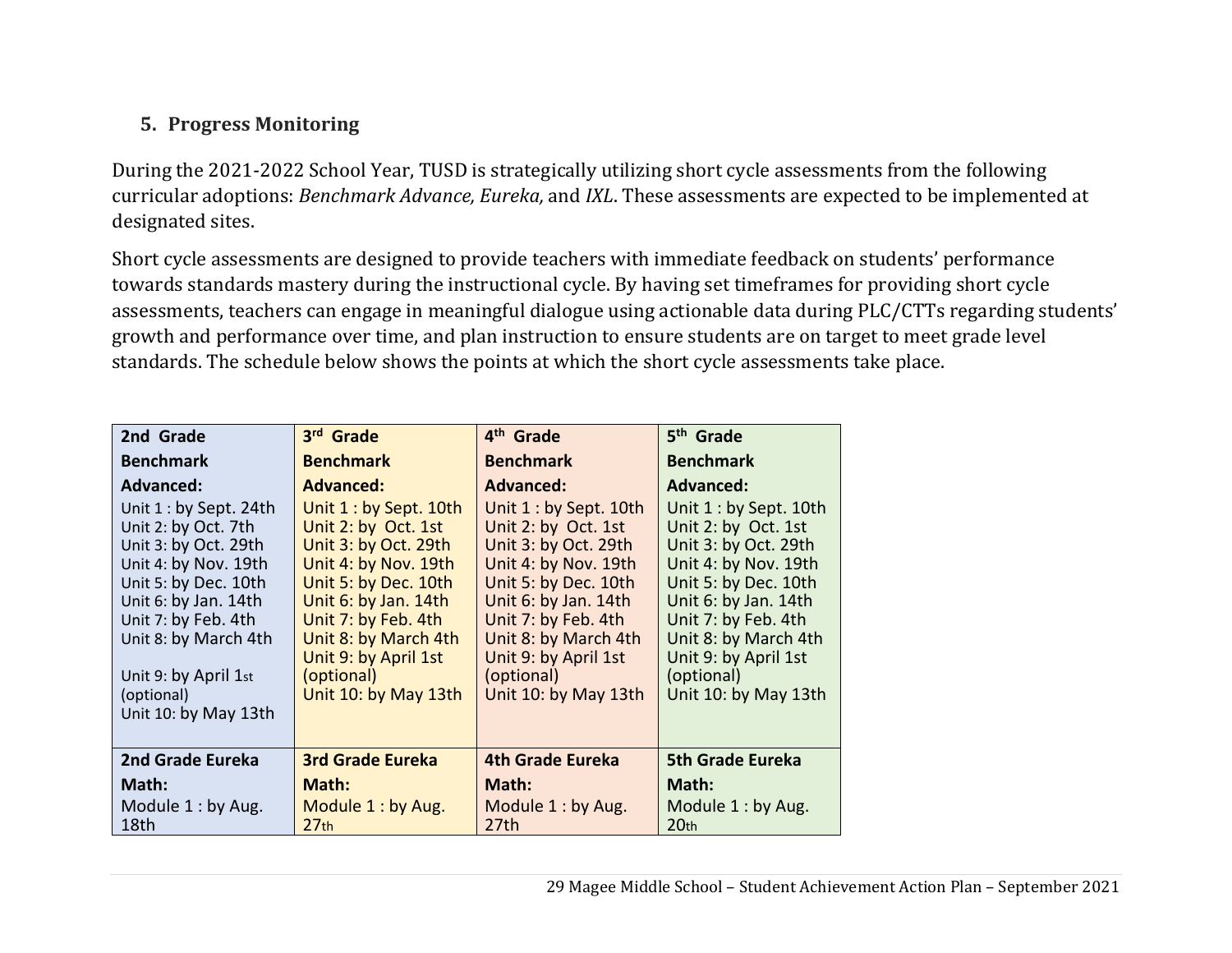| Module 2: by Aug.<br>27 <sub>th</sub><br>Module 3: by Sept.<br>24th<br>Module 4: by Nov.<br>19th<br>Module 5: by Jan.<br>21st<br>Module 6: by Feb.<br>18th<br>Module 7: by April<br>14th (optional)<br>Module 8: by May<br>13 <sub>th</sub>               | Module 2: by Sept.<br>21st<br>Module 3: by<br>Nov.12th<br>Module 4: by Jan. 7th<br>Module 5: by Feb.<br>11th<br>Module 6: by April 1st<br>(optional)<br>Module 7: by May<br>7th | Module 2: by Sept.<br>17 <sub>th</sub><br>Module 3: by Oct.<br>22 <sub>nd</sub><br>Module 5: by Jan<br>21st<br>Module 6: by March<br>10th<br>Module 4: by April<br>22nd (optional)<br>Module 7: by May<br>20th | Module 2: by Oct. 1st<br>Module 3: by Nov.<br>19 <sub>th</sub><br>Module 4: by Jan.<br>14 <sub>th</sub><br>Module 5: by March<br>10th<br>Module 6: by April<br>22nd (optional) |  |  |
|-----------------------------------------------------------------------------------------------------------------------------------------------------------------------------------------------------------------------------------------------------------|---------------------------------------------------------------------------------------------------------------------------------------------------------------------------------|----------------------------------------------------------------------------------------------------------------------------------------------------------------------------------------------------------------|--------------------------------------------------------------------------------------------------------------------------------------------------------------------------------|--|--|
| 6-11 IXL Continuous Diagnostic Assessments:<br>Window #1: Aug. $16 - 27$<br>Window #2: Sept. $13 - 24$<br>Window #3: Oct. 25 - Nov. 5<br>Window #4: Dec. $1 - 14$<br>Window #5: Jan. $18 - 28$<br>Window #6: Feb. 28 - Mar. 10<br>Window #7: May $2 - 13$ |                                                                                                                                                                                 |                                                                                                                                                                                                                |                                                                                                                                                                                |  |  |

#### **Next Steps**

# **Project Elevate and TUSD Goals for Short Cycle Assessment**

Project Elevate is a two-year program of structured support to improve teaching and learning which results in significant student academic gains. The support is focused in three areas: (1) Talent Management: to develop a comprehensive system to support an environment or effective recruitment, on-going support, and retention; (2) Culture: to cultivate a strong culture where high expectations for all learners are evident and embraced by school;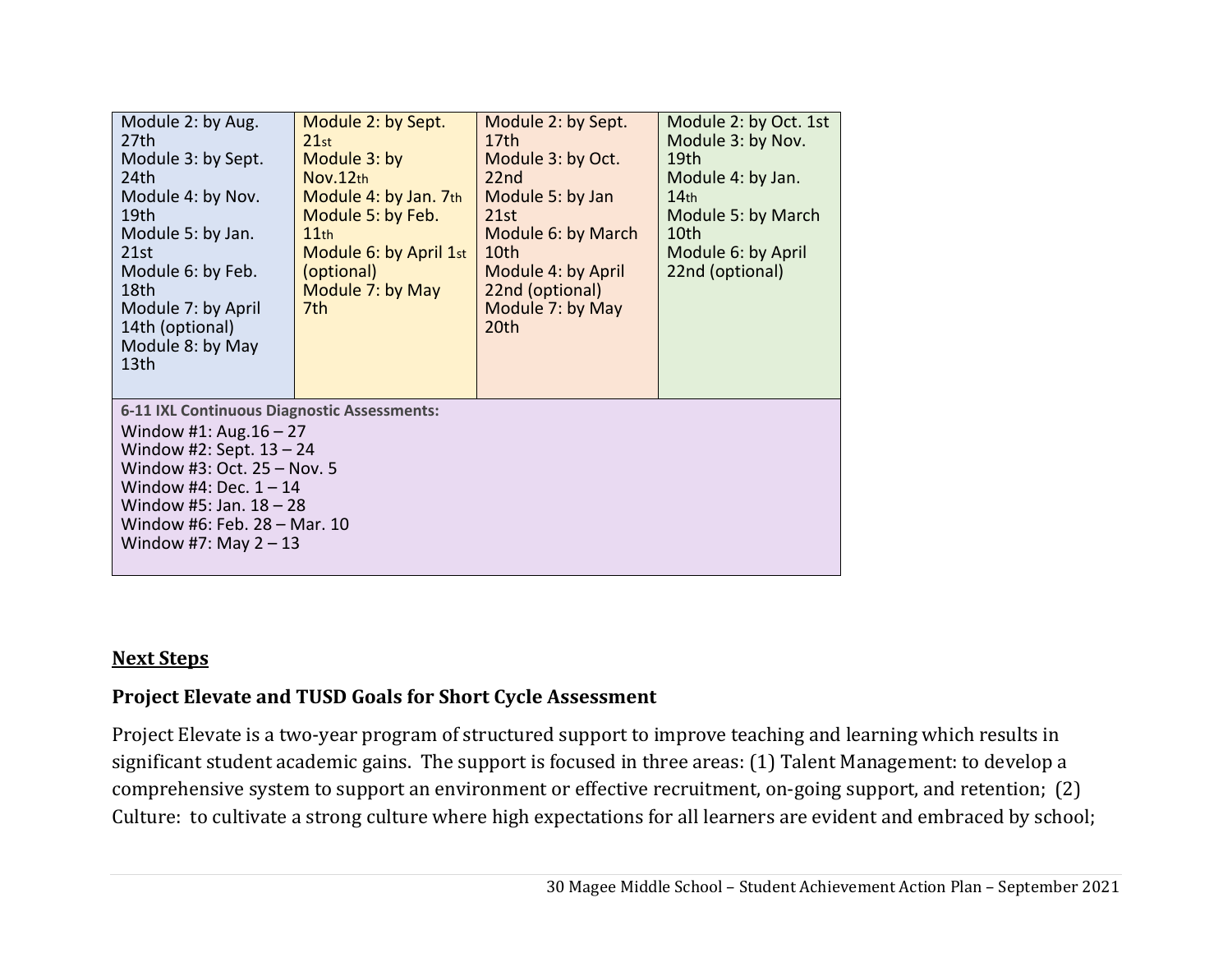and (3) Instructional Infrastructure: to implement high quality curriculum and instruction, including an observation and feedback system and a cohesive assessment system focused on data driven decision making and data driven instruction.

This program is sponsored by the Arizona Department of Education and will provide ongoing mentoring for the principal, professional learning for the site's leadership team, and collaboration with district leadership. The Shortterm goals are:

- Develop equitable instructional infrastructure that includes high-quality curriculum and instruction, observation and feedback, and a cohesive assessment system focused on data driven instruction
- Improve culture of equity, learning and high expectations for all
- Establish effective talent management systems

The long-term goals are:

- Improve equity-focused leadership competencies
- Improve teacher practices
- Achieve significant gains in student achievement
- Reduce achievement gaps between student subgroups
- Sustain highly effective equitable LEA and school systems

TUSD's D and F rated schools will participate in Project Elevate, beginning in the SY 2021-22. Concurrently, these 18 schools have shifted their assessment protocol to administer short cycle assessments to be more responsive to 'in the moment' instructional practices. This shift away from deficit-oriented strategies such as benchmark testing toward authentic, formative assessments will improve student learning. TUSD's goals in collaboration with Project Elevate are: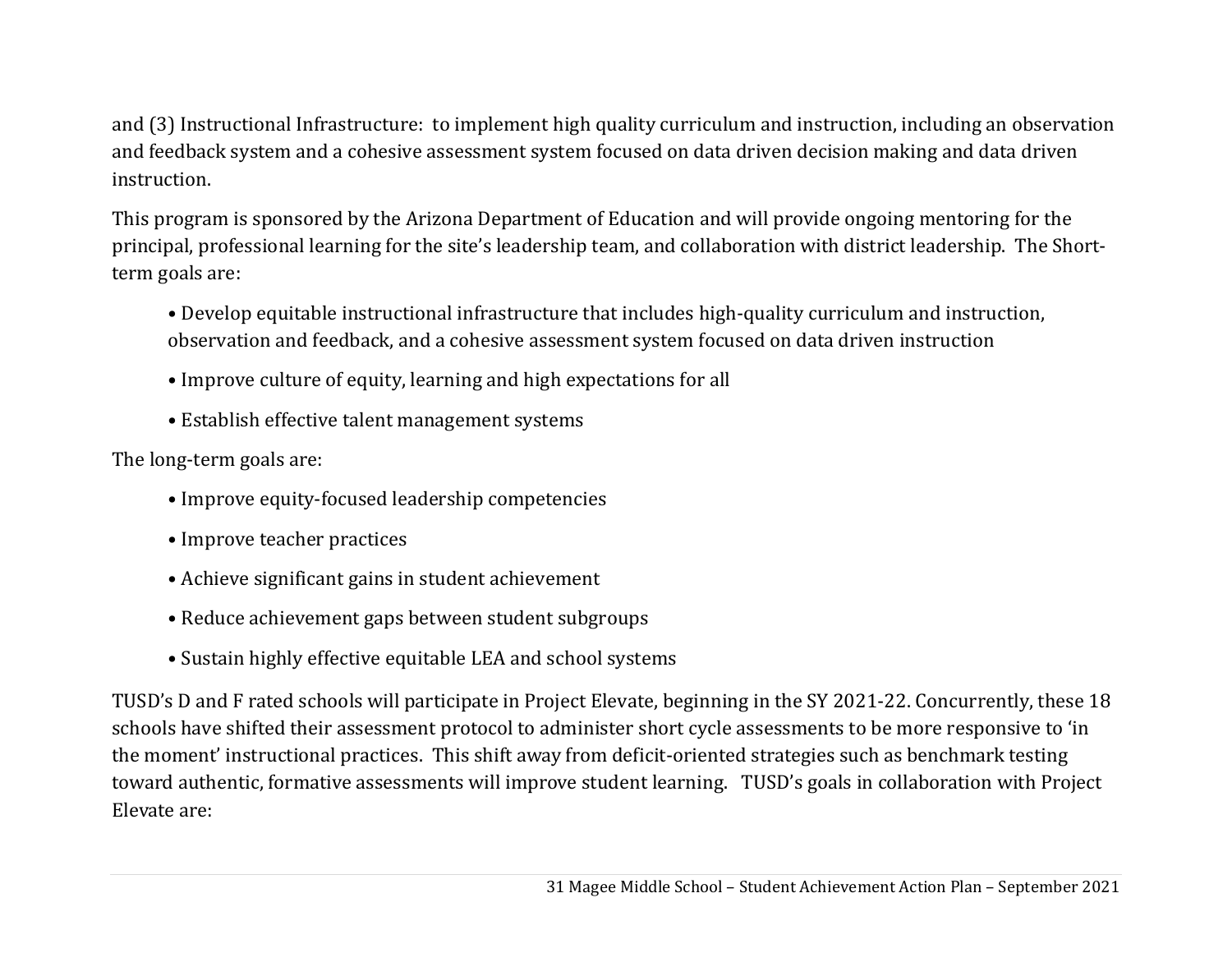- To transform assessments districtwide to an ongoing formative cycle that teachers are in control of
- To utilize assessments as a strategy for learning rather than of learning.
- To shift current assessment and instructional practices for Project Elevate schools to a formative assessment model.
- To utilize short-cycle assessments with Project Elevate